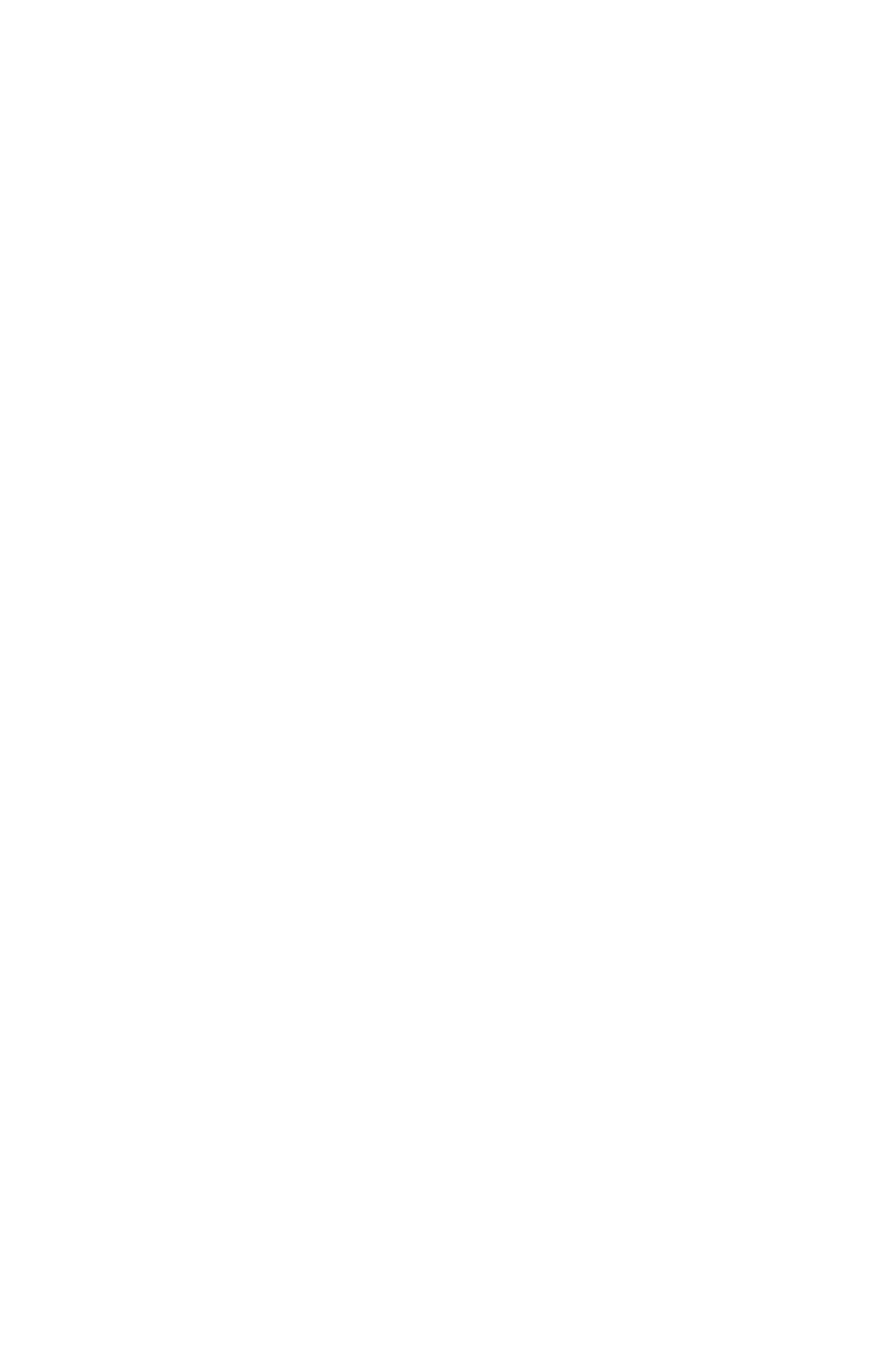*A Case Study*

# The Tumaini Home-Based Care Program

**Prepared by MEASURE Evaluation:**

Megan Littrell Tonya Renee Thurman Minki Chatterji Lisanne Brown

*Support from CARE International with Family Health International, Heifer Project International, Health Scope Tanzania, Muhimbili University College of Health Sciences, and Centre for Counseling, Nutrition and Health Care*



This case study was made possible by support from the U.S. Agency for International Development (USAID) and the U.S. President's Emergency Plan for AIDS Relief under the terms of Cooperative Agreement GPO-A-00-03-00003-00. The opinions expressed are those of the authors and do not necessarily reflect the views of USAID or the United States government. **April 2007 SR-07-37**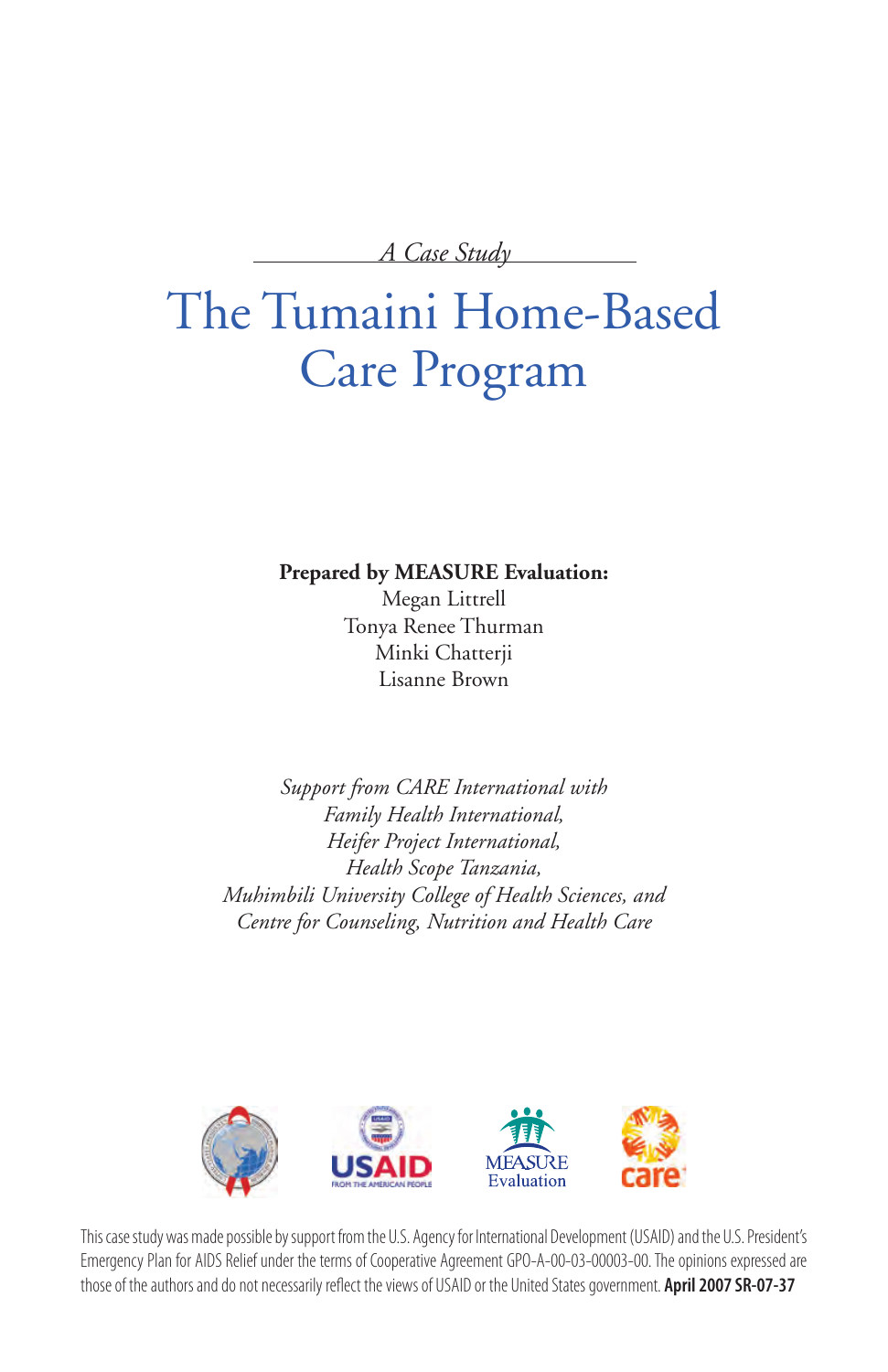# **Contents**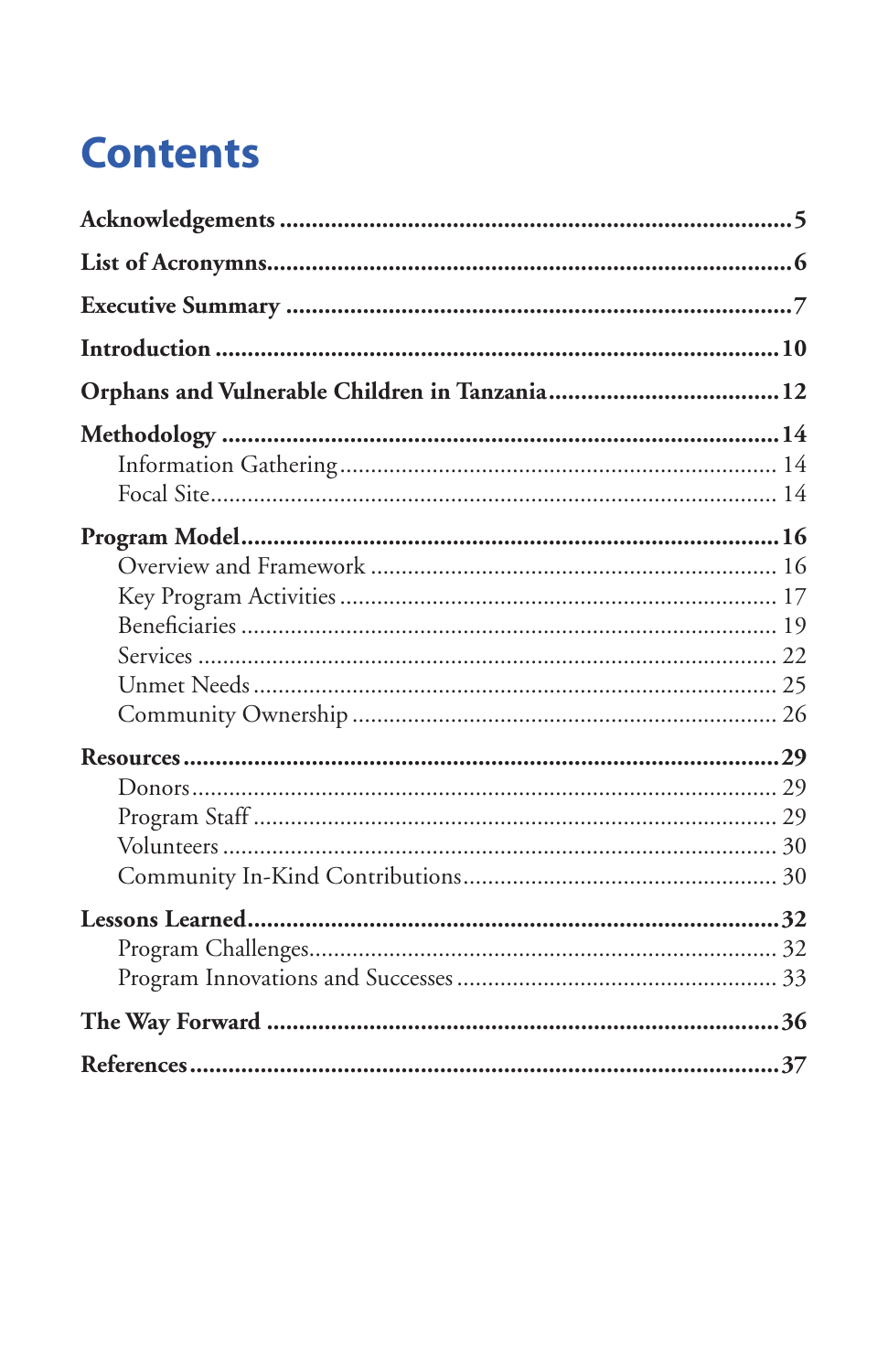## **Acknowledgements**

We thank CARE Tumaini staff for their time and contributions to this case study. At headquarters in Dar es Salaam, Robert de Wolfe, chief-of-party; Dr. Jagwer Gregory, deputy chief of programs; Moses Kihoro, deputy chief of grants, administration and finance; Dr. Rutasha Dadi, M&E coordinator; and Renatha Kizenga, OVC technical officer provided information and reflections on the program. Mr. Wolfe facilitated program site visit opportunities. In Mwanza city, Regional Technical Officer Happiness Kalluuvya shared her thoughts and time and facilitated site visits with sub-grantee programs. At Mwanza Outreach Group (MOG), Francis Shakanyi, program coordinator; Joyce Kitwala, PLHA focal person; Agnes Mkangara, field officer; and Carolyne Ngowi, OVC focal person, gave their time, shared information about their program, and facilitated volunteer discussions and HBC visit observations. At the Archdiocese of Mwanza, Barnabas Mwenge Kayaga, HBC coordinator; Edith Moshi, OVC focal person; and Ewerenciana Mashiku, project manager, gave their time, shared information about archdiocese programs, and facilitated program visits to Shaloom Care House and Nyakato AIDS Outreach. At Shaloom Care House, Lateicia Kokotangilia, program coordinator; Ms. Edna, counselor and volunteer supervisor; and Youth Counselors Meltilda Saanane and Desdery Rwegoshora shared their time and information about their work. At Nyakato AIDS Outreach, Clara Myala, director; Lakida Lyatuu, program coordinator; and Sanslaus Matani, prevention coordinator, shared their time and experiences. Several HBC volunteers from MOG, Shaloom Care House and Nyakato AIDS Outreach gave generously of their time, answering many questions, sharing their experiences with the program and demonstrating the care and support they provide to PLHA and OVC during home visits.

Cover photo by Felix Masi/Voiceless Children, courtesy of Photoshare.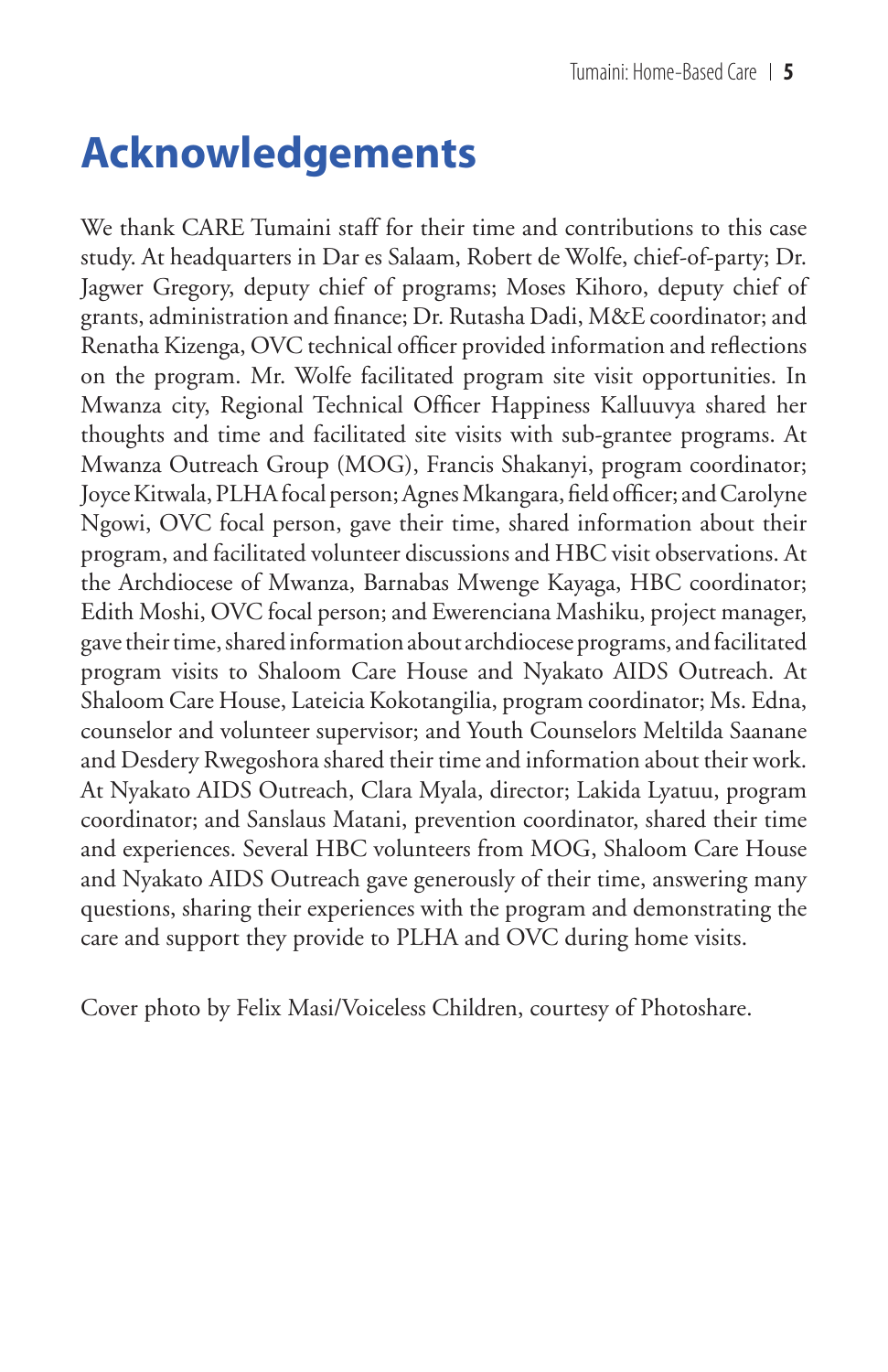## **Acronyms**

| ART               | antiretroviral therapy                           |
|-------------------|--------------------------------------------------|
| <b>CBO</b>        | community-based organization                     |
| <b>COUNSENUTH</b> | Centre for Counseling, Nutrition and Health Care |
| <b>CSO</b>        | civil service organization                       |
| <b>DSW</b>        | Tanzania Department of Social Welfare            |
| <b>FBO</b>        | faith-based organization                         |
| <b>FHI</b>        | Family Health International                      |
| <b>GOT MoHSW</b>  | Government of Tanzania Ministry of Health and    |
|                   | Social Welfare                                   |
| HBC               | home-based care                                  |
| IGA               | income-generating activities                     |
| <b>MOG</b>        | Mwanza Outreach Group                            |
| <b>MUCHS</b>      | Muhimbili University College of Health Sciences  |
| <b>MVC</b>        | most-vulnerable children                         |
| <b>MVCC</b>       | most-vulnerable children committee               |
| <b>NBS</b>        | National Bureau of Statistics                    |
| <b>NGO</b>        | nongovernmental organization                     |
| <b>OVC</b>        | orphans and vulnerable children                  |
| <b>PLHA</b>       | people living with HIV and AIDS                  |
| <b>TACAIDS</b>    | Tanzania Commission for AIDS                     |
| <b>UNICEF</b>     | United Nations Children's Fund                   |
| <b>USAID</b>      | U.S. Agency for International Development        |
| <b>VCT</b>        | voluntary counseling and testing                 |
|                   |                                                  |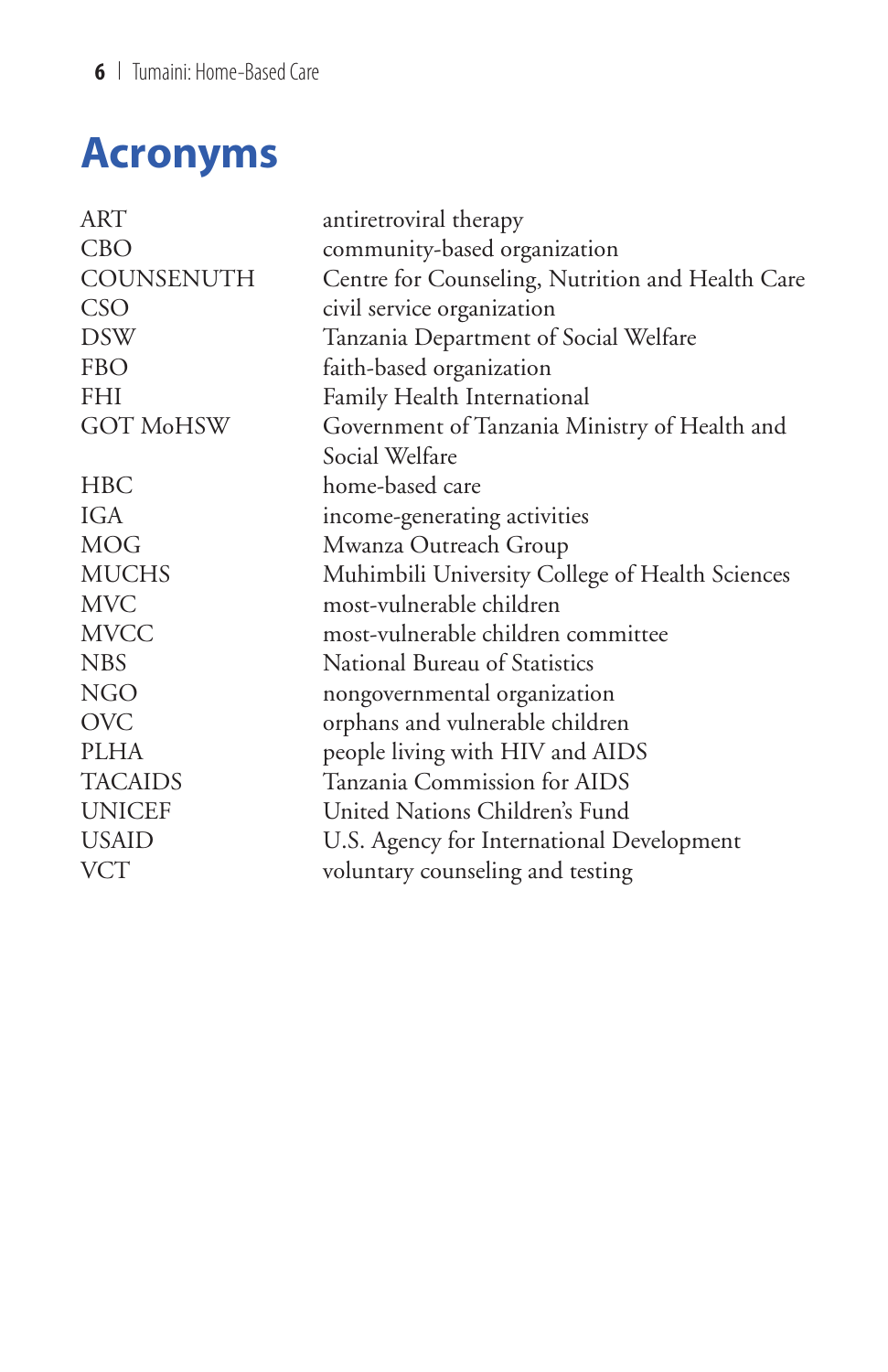## **Executive Summary**

An estimated 12 million children aged 0-17 have lost one or both parents to AIDS in sub-Saharan Africa (UNICEF, 2006). Despite recognition of the magnitude and negative consequences of this problem, there is little evidence on "what works" to improve the well-being of children affected by HIV and AIDS. In an attempt to fill this knowledge gap, MEASURE Evaluation is conducting targeted evaluations of five programs for orphans and vulnerable children (OVC) in five unique settings — two in Kenya and three in Tanzania. Case studies are the first activity of MEASURE Evaluation's targeted evaluations and begin the process of information sharing on lessons learned in programming for orphans and vulnerable children. Additional evaluation activities include an impact assessment and costing activity for each of the five selected programs.

This case study was conducted to impart a thorough understanding of the Tumaini Home-Based Care Program model and to document lessons learned that could be applied to other initiatives. While the Tumaini program addresses the needs of both people living with HIV and AIDS (PLHA) as well as OVC, the case study focuses particular attention on specific services and program impact for OVC. Case study information-gathering activities included program document review; program site visits, including discussions with sub-grantee staff, volunteers, beneficiaries, and community members; and observations of program activities. The primary audience for this case study includes OVC program implementers in Tanzania and elsewhere in Africa, as well as relevant policy makers and funding agencies addressing OVC needs.

The Tumaini program was selected as a priority program for the evaluation. The program is funded by the U.S. President's Emergency Plan for AIDS Relief and implemented by an organizational alliance initially headed by CARE International, with technical partners Family Health International, Heifer Project International, Health Scope Tanzania, Muhimbili University College of Health Sciences, and Centre for Counseling, Nutrition and Health Care. The Tumaini model draws upon the potential of civil service organizations to respond to the needs of children, youth and families. Twenty-three local sub-grantees are supported to provide home-based care (HBC) for families affected by HIV and AIDS in five regions of Tanzania. Program goals are to provide care and support to OVC; to provide care and support to PLHA;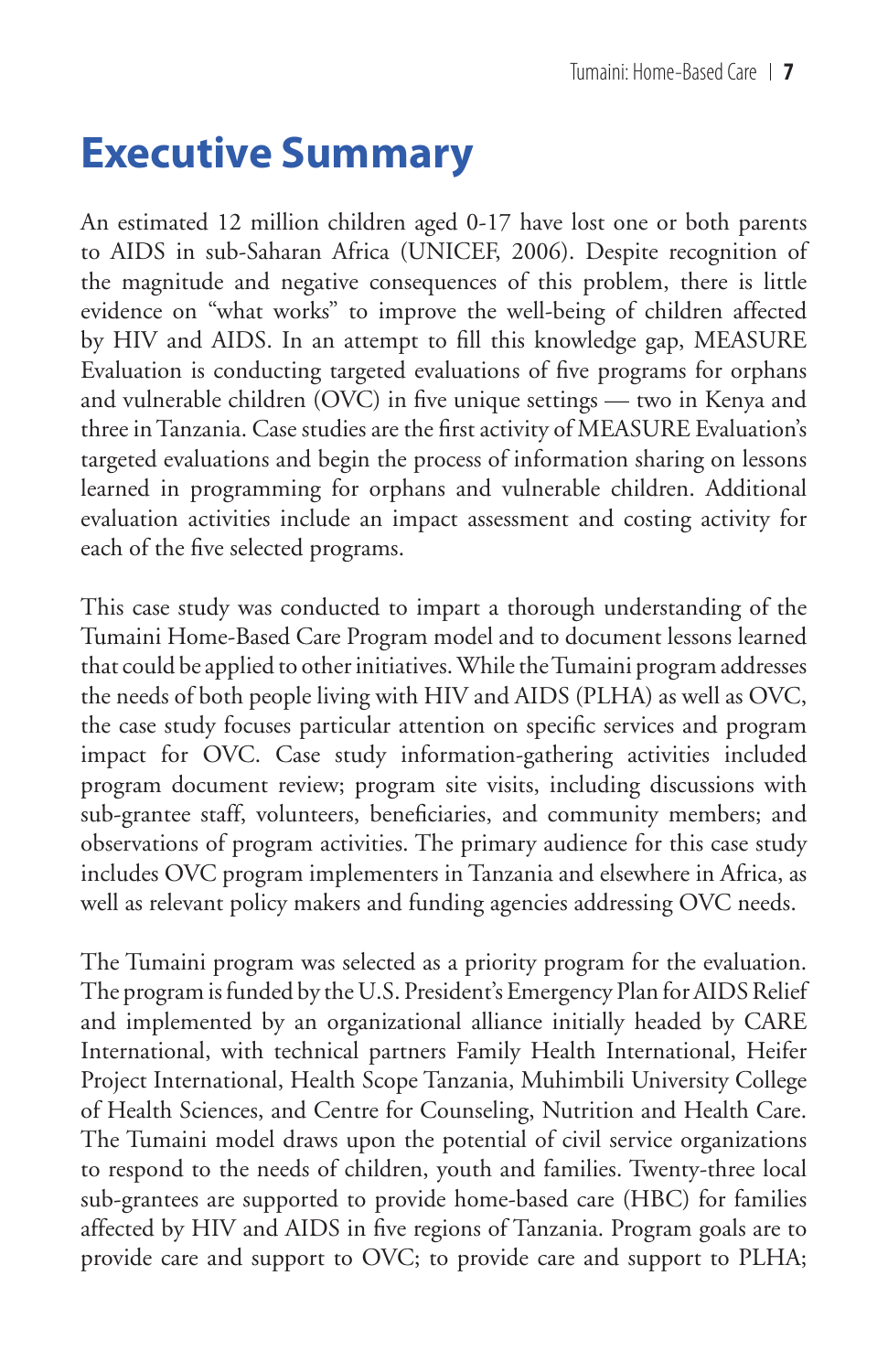and to build the capacity of local organizations to provide sustainable HBC services.

To accomplish program goals, the following key program activities are implemented:

- building the capacity of local sub-grantees through training, provision of HBC kits and funding sub-grantee capital and operational expenses; •
- providing HBC through community-based volunteers; •
- providing professional services and material support utilizing center-based sub-grantee staff (i.e., counseling [pre-test, adherence, supportive], youth clubs and activities; voluntary counseling and testing, income-generating activities (IGA), stigma reduction and support mobilization, advocacy, referral, medication, nutritional support, and school materials); and •
- strengthening extensive referral networks to ensure comprehensive care. •

With program goals to address the needs of both PLHA and OVC, the model focuses at the family level, acknowledging the importance of family systems in the lives of children and youth and aiming to strengthen those systems to improve OVC well-being. The unique advantage of this holistic approach is a direct benefit to OVC through targeted activities as well as an indirect benefit through improved well-being of adult PLHA family members and through increased sub-grantee capacity and focus on OVC issues.

While all sub-grantees provide a basic level of core services, sub-grantees vary in the depth of services provided in each core category according to their individual capacities and resources. The range of services provided include health care services, food and nutritional support, psychosocial support, education and vocational training support, IGA, shelter and care services, family services, and, to some extent, child protection services. The Tumaini model provides a comprehensive range of services. Nonetheless, unmet needs include addressing the specific needs of adolescents, strengthening or scaling up economic opportunity/strengthening services, and community sensitization.

The case study identified several program challenges. Sub-grantees and their community volunteers have found it difficult to meet the overwhelming needs of families in the community. As training and program resources are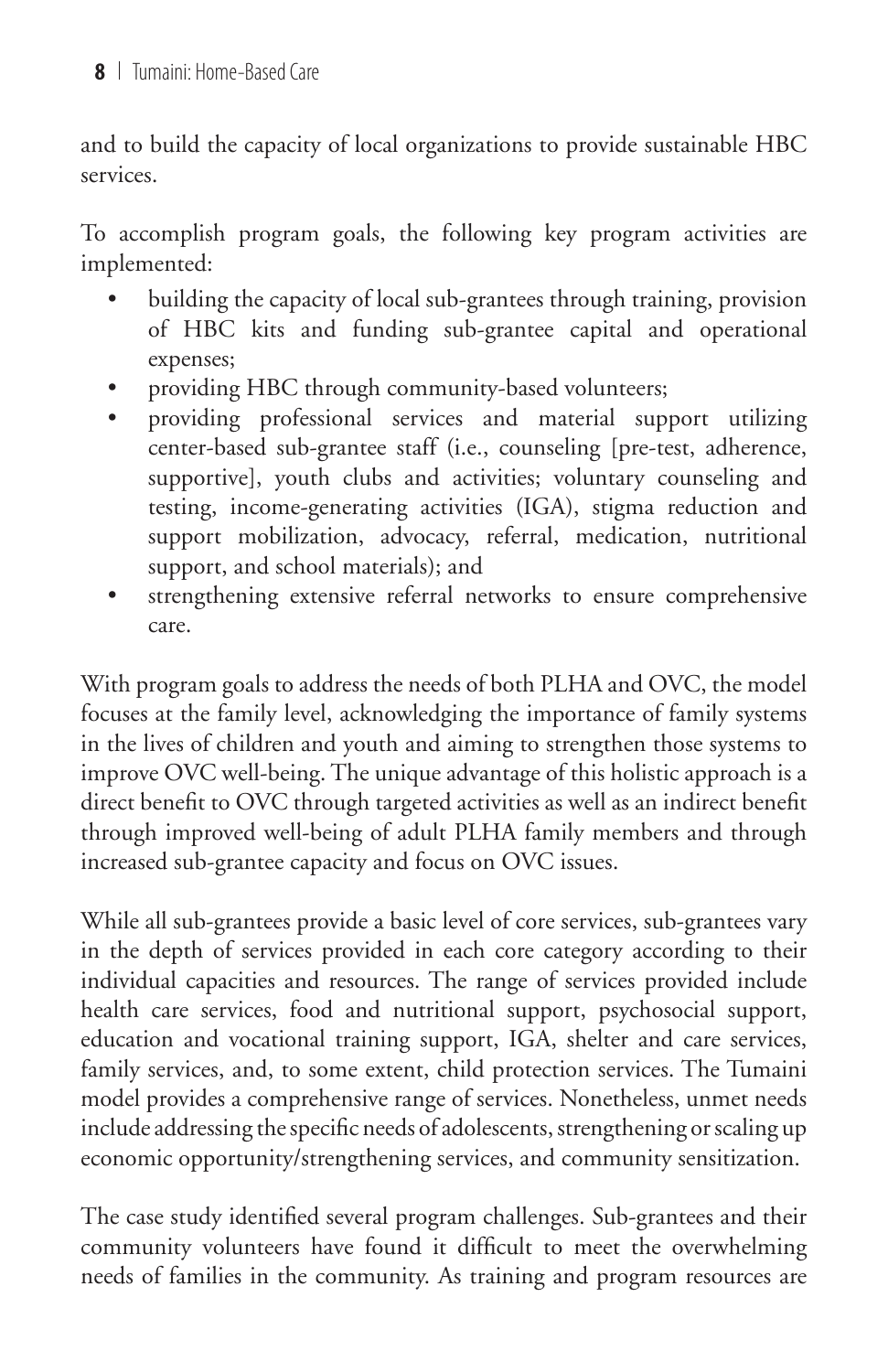heavily focused on the needs of PLHA, volunteers are sometimes unprepared to identify and address the specific needs of children and adolescents made vulnerable by parental illness or death. At the sub-grantee level, organizations themselves are challenged to design and implement youth activities such as kids clubs. CARE has identified the necessity of assisting sub-grantees in creating detailed work plans to implement such activities. Finally, pre-determined IGA activities designed by Heifer Project International have been met with limited success; sub-grantee staff and beneficiaries note a more successful and sustainable IGA approach would give clients input into selection of locally viable IGA activities.

The Tumaini HBC program is an innovative model for OVC care and support because it strengthens the capacity of families to care for children by addressing the needs of PLHA caregivers. Healthy caregivers with viable economic opportunities are well positioned to address their children's basic needs. The strength of the Tumaini model is its focus on building local capacity. The model capitalizes on the strengths and resources of local subgrantees and further strengthens their capacity to serve the needs of children and families affected by HIV and AIDS. Sub-grantees mobilize community volunteers including HIV positive individuals and provide them with ongoing supervision to carry out HBC activities. Initially focused on PLHA, the model has strengthened mechanisms to increase support to OVC by building the capacity of staff and volunteers to identify OVC needs and implement child-focused activities.

The Tumaini program ended in December 2006. However, to complement lessons learned through this case study, MEASURE Evaluation plans to conduct an impact assessment of the model in 2007 in Iringa region, focused on the work of sub-grantee Allamano. Household surveys will be conducted with current program beneficiaries as well as children and families slated to receive the program during scale-up. The impact assessment provides opportunity to explore the extent to which the model strengthens family and caregiver capacity as well as the impact of this strengthening on OVC well being.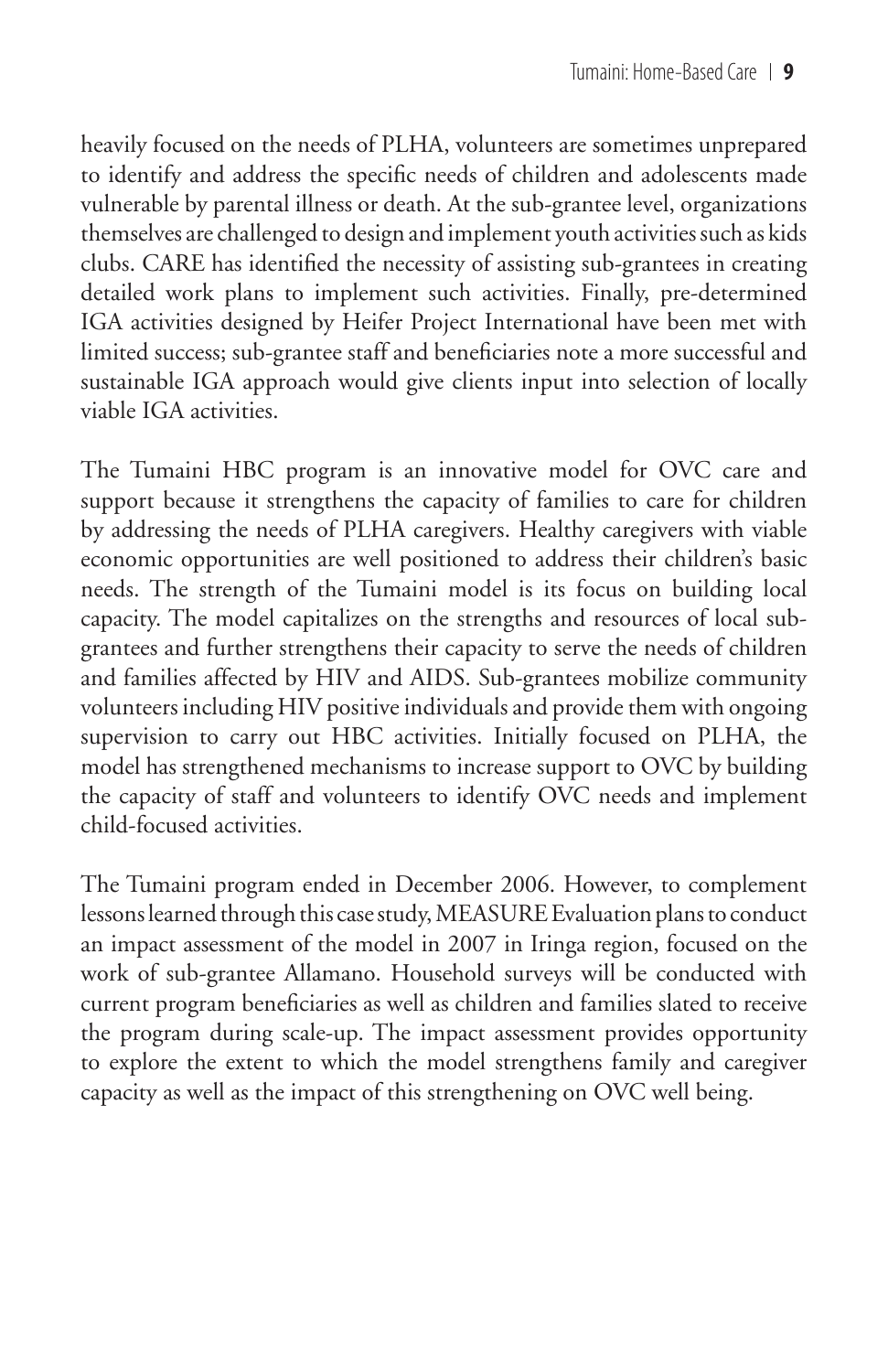## **Introduction**



A young girl who lost her parents to HIV/AIDS sits at the doorstep of her classroom at a rescue center for AIDS orphans in Kenya's largest slum Kibera. On her pair of socks she has an AIDS campaign logo which tells it all. The little girl is not only an orphan but also a crusader in the fight against the killer disease. 2005. Photo by Felix Masi/Voiceless Children, Courtesy of Photoshare.

Worldwide, the number of children under age 18 who have lost one or both parents to AIDS stands at more than 14.3 million (*UNAIDS, UNICEF & USAID, 2004*). Many more children live with one or more chronically ill parent. The vast majority of these children live in sub-Saharan Africa. Despite recognition of the magnitude and negative consequences of this problem, there is little evidence on "what works" to improve the well-being of children affected by HIV and AIDS. Given the lack of information on the impact of care and support strategies for OVC, there is an urgent need to learn more about how to

improve the effectiveness, quality, and reach of these efforts. In an attempt to fill these knowledge gaps, MEASURE Evaluation is conducting targeted evaluations of five OVC programs in five unique settings — two in Kenya and three in Tanzania. The Tumaini Home-Based Care Program was selected as a priority program for the evaluation.

CARE leads an alliance of organizations that provides organizational and technical support to local sub-grantees. The alliance is funded by the Emergency Plan through the U.S. Agency for International Development (USAID). At the time of the case study, Tumaini Alliance technical partners included Family Health International (FHI), Heifer International, and Centre for Counseling, Nutrition and Health Care (COUNSENUTH). Drawing on the potential of civil service organizations and in response to the needs of children, youth, and families, Tumaini Alliance partners collaborate in supporting 23 local sub-grantees to provide HBC for families affected by HIV and AIDS in five regions of Tanzania. Tumaini program strategies are in alignment with Emergency Plan strategies for serving OVC, particularly the strategies focused on strengthening the capacity of families to protect and care for OVC, and on ensuring OVC access to essential services. The program addresses both PLHA and OVC needs through support to local HBC providers serving families affected by HIV and AIDS. Sub-grantee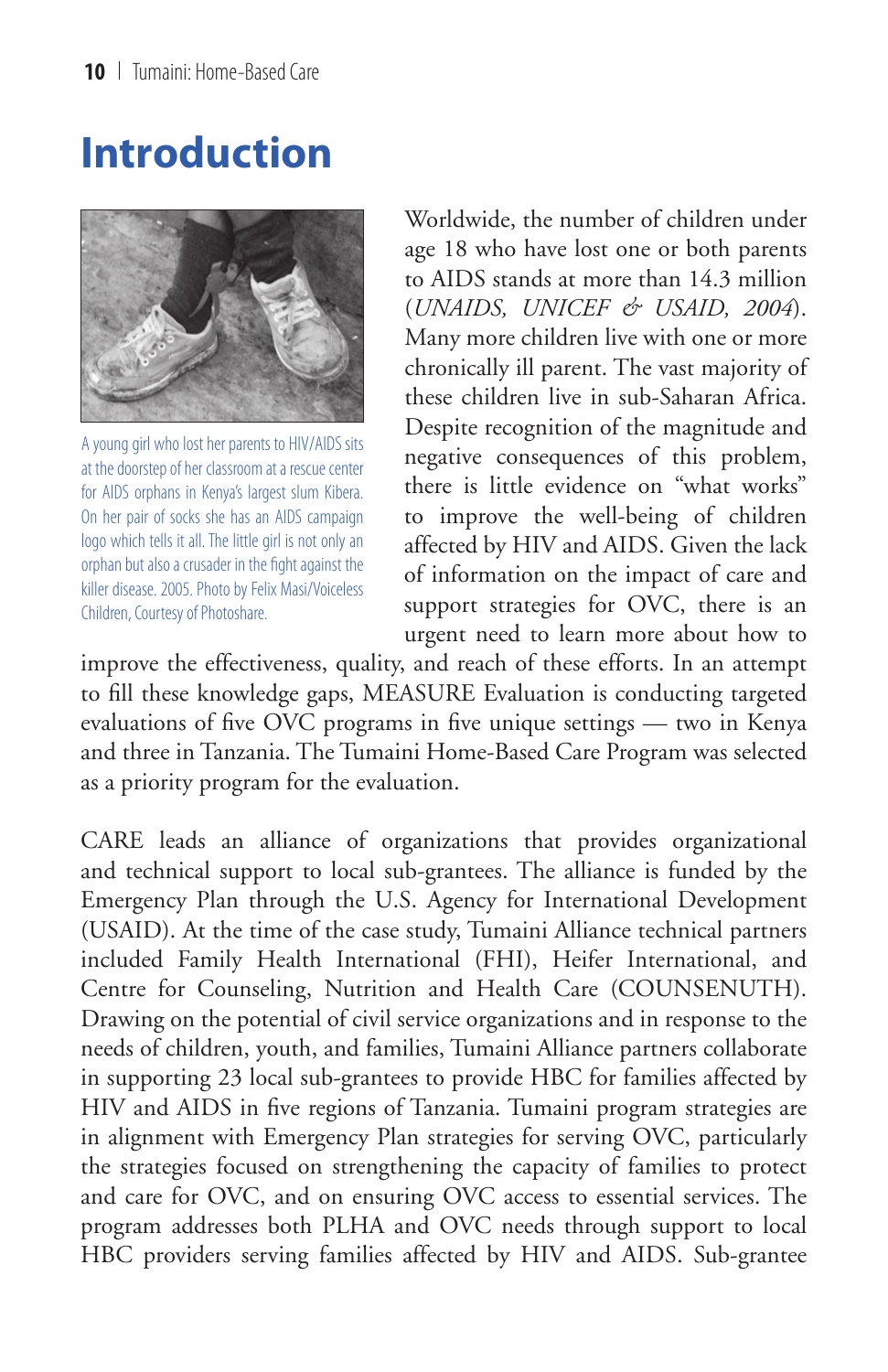services aim to strengthen family systems by addressing the needs of PLHA caregivers as well as increasing caregiver capacity to meet OVC needs. Access to essential services is strengthened through referral and provision of direct material support. Services aim to improve OVC and PLHA emotional and psychological well-being, perceived coping capacity and social support, behavior, knowledge of HIV prevention and other health information, health and nutritional status, community and household discrimination, and school attendance and performance among primary school age children.

This case study was conducted to impart a thorough understanding of the Tumaini Home-Based Care Program model and to document lessons learned that could be applied to other initiatives. While the Tumaini program addresses the needs of both people living with HIV and AIDS (PLHA) as well as OVC, the case study focuses on specific services and program impact for OVC. The primary audience for this case study includes OVC program implementers in Tanzania and elsewhere in Africa, as well as relevant policy makers and funding agencies addressing OVC needs. The case study is informed by program document review; program site visits including discussions with sub-grantee staff, volunteers, beneficiaries, and community members; and observations of program activities. The program model is described in-depth, including a description of key program activities, methods of beneficiary selection, services delivered, unmet needs, and approaches to working with the community. Program innovations and challenges are also detailed. It is our hope that this document may stimulate improved approaches in the effort to support OVC in resource-constrained environments.

Case studies are the first activity of MEASURE Evaluation's targeted evaluation. Additional evaluation activities include an impact assessment and costing activity of each of the five selected programs, including the Tumaini program. Best practices relating to improving the effectiveness of OVC interventions will be identified and disseminated. This document seeks to begin the process of information sharing on lessons learned in OVC programming.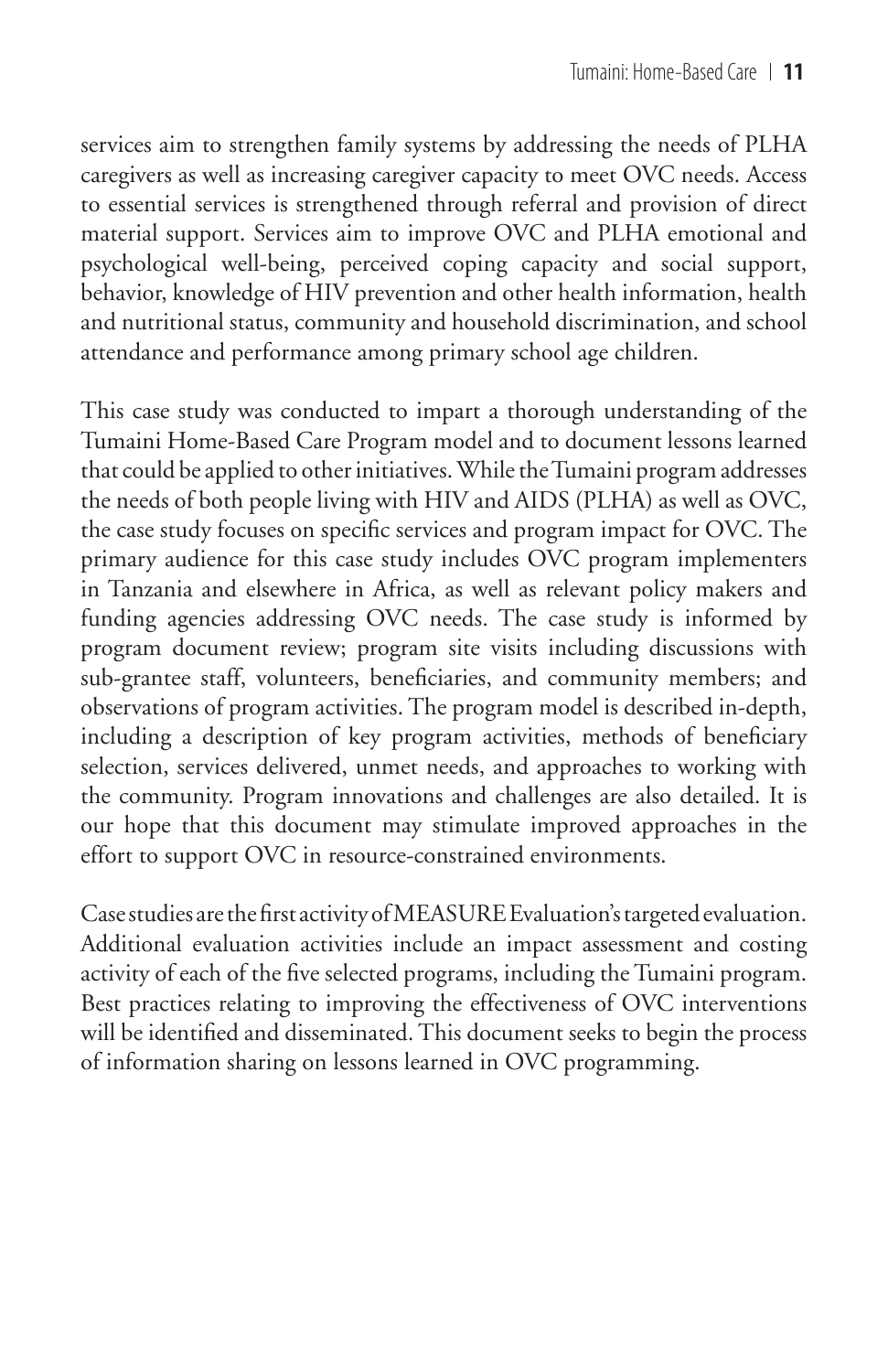# **Orphans and Vulnerable Children in Tanzania**



A Shaloom Care House volunteer reviews schoolwork with a child during home visiting. Photo by Megan Littrell.

HIV and AIDS prompted declaration of a national disaster in Tanzania and the epidemic is a top government priority development issue. AIDS has contributed to declines in life expectancy and in gross domestic product and productivity, as well as increased infant and child mortality, poverty, household dependency ratio, and absolute number of orphans (*TACAIDS, NBS & ORC Macro, 2005*). UNAIDS (*2006*) estimates 6.5% adult HIV prevalence. According to the Tanzania HIV/AIDS indicator survey 2003-04,

orphan prevalence (children under 18 who have lost one or both parents) is 11% (T*ACAIDS, NBS & ORC Macro, 2005*). UNAIDS (*2006*) estimates a total of 1.1 million children orphaned by AIDS are living in Tanzania.

Children affected by HIV and AIDS often live in households undergoing dramatic changes, including intensified poverty; increased responsibilities placed on young members of the family; poor parental health that may increase emotional or physical neglect; stigma and discrimination from friends, community members, or extended family; and parental death. These changes often result in reduced household capacity to meet children's basic needs. Orphaned children may undergo a transition to a new household or, in relatively few cases, be forced to head their own households. Orphans are more likely to live in households with higher dependency ratios, may experience property dispossession, often miss out on opportunities for education, may live in households experiencing food insecurity, and often experience decreased emotional and psychological well being due to such dramatic life changes, challenges, and losses (*UNICEF, 2006*).

Emerging information on the impact of the epidemic on children has increased attention on orphans and other children affected by HIV and AIDS. The Tanzanian Department of Social Welfare (DSW) recognizes how HIV and AIDS may result in children affected by chronic poverty, disability,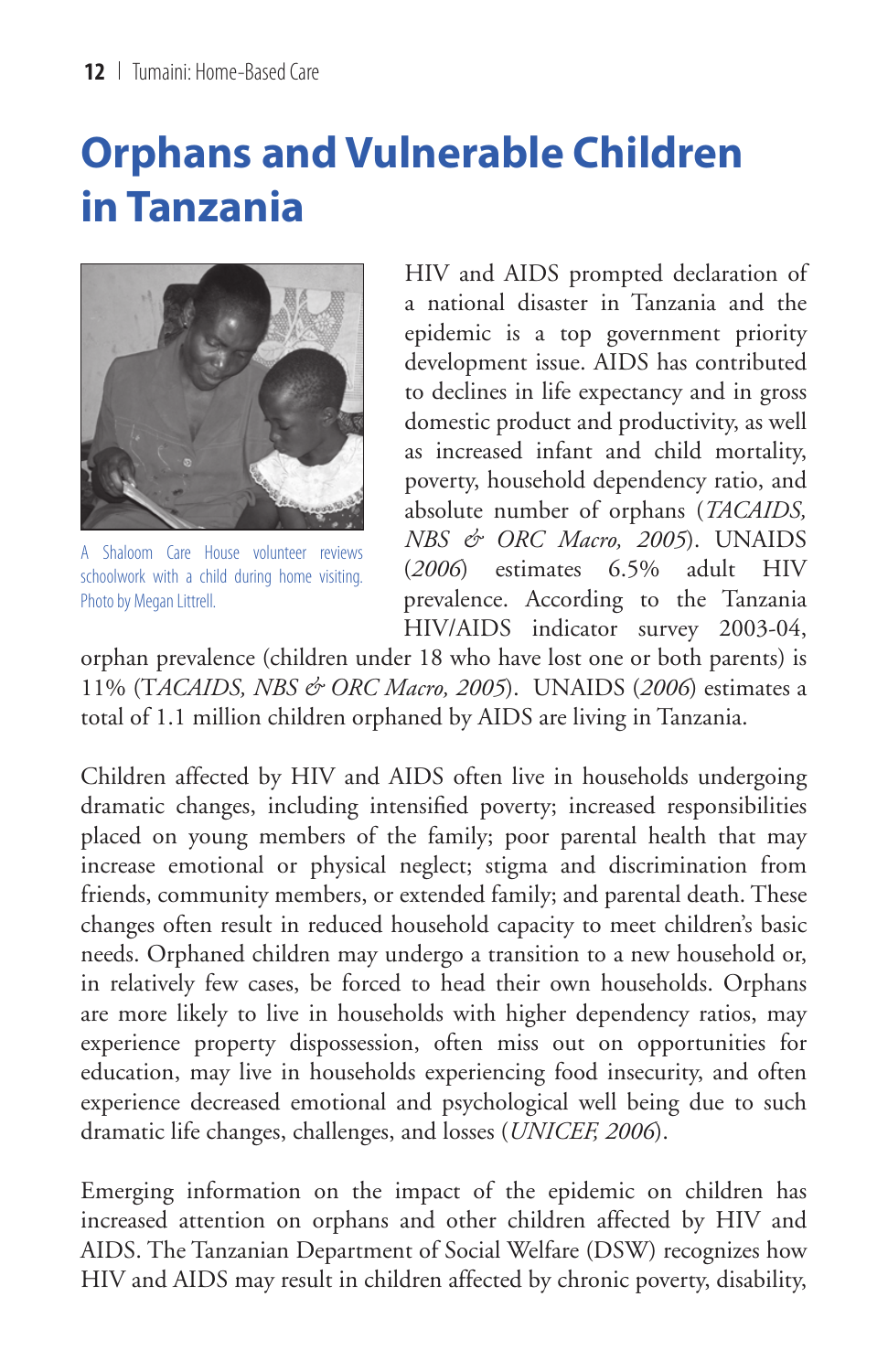and other social problems. In response, DSW with support from the United Nations Children's Fund (UNICEF) developed guidelines for support to most-vulnerable children (MVC). MVC are defined based on criteria agreed upon by community members. Based on initial identification of MVC in 19 districts, an estimated 5.3% of all Tanzanian children can be classified as MVC (*GOT MoHSW, 2006*). The Costed MVC Action Plan 2006-2010 (*GOT MoHSW, 2006*) outlines guidelines for MVC identification and service provision. Key components of the plan include mobilization of community MVC committees (MVCCs) responsible for identification and support to MVC, in collaboration with local government and with support from community members. National civil service organizations and international nongovernmental organizations (NGOs) are expected to work in collaboration with MVCCs to provide a package of services outlined in the plan. Efforts are currently underway to implement the plan with specific definitions of service package components.

In the civil service sector, civil service organizations (CSOs) including faithbased organizations (FBOs), community-based organizations (CBOs), and local NGOs are involved in community projects serving the needs of PLHA and OVC with scarce human, monetary, and technical resources and without proper HBC training. Often drawing on dedication and commitment of community volunteers, these organizations have great potential to address the needs of PLHA and OVC in their communities; however, they require capacity building, including training, ongoing support, operational costs, and HBC supplies. Tumaini facilitates a stronger and larger scale CSO response to the needs of PLHA and OVC through capacity building support. In addition, Tumaini supports DSW MVC initiatives through encouraging sub-grantees to work with MVCC and to serve OVC identified by the MVC identification process.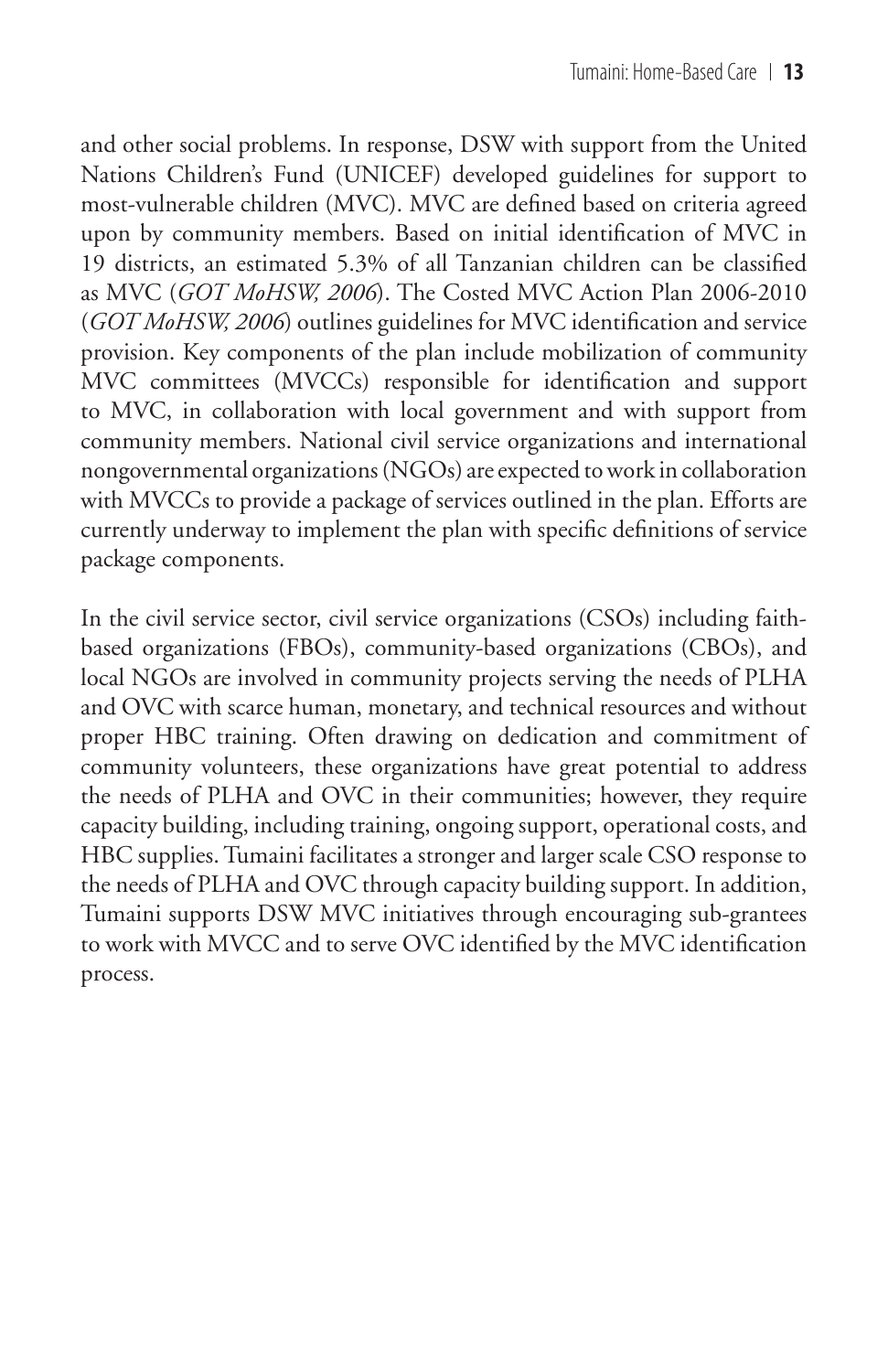# **Methodology**



Nyakato AIDS Outreach staff member Ms. Lyatuu reviews a clinic card during home visiting. Photo by Megan Littrell.

### **Information Gathering**

Case study activities were completed during June through August, 2006 and included interviews and group discussions with CARE staff, sub-grantee staff, volunteers and community members; program document review; and observations of program activities such as home visiting, youth club meetings and activities, and volunteer supervision sessions. From five regions of operation, CARE selected Mwanza region for a two-week program site visit. Within Mwanza region, site visits

focused on sub-grantee service provision in Mwanza city.

### **Focal Site**

Mwanza City is the focal site for this case study report. Mwanza region HIV prevalence is 7.2% and orphan prevalence 10.5% (*TACAIDS, NBC & ORC Macro, 2005*). As the second largest city in Tanzania, Mwanza is an economic center for the entire Lake Victoria region. Located on the southern shore of the lake, which is African's largest, Mwanza is central to several major transport routes (lake, rail, and road) connecting the city to other regions within Tanzania, as well as to neighboring Uganda and Kenya.

Due to population growth, Mwanza's classification changed from "town" to "city" status in 2000. The rapid rate of population increase has resulted in a growing number of unplanned housing neighborhoods and an increase in land rights cases. Rural migration to Mwanza city is common; migrants are often young people leaving villages in search of employment. In addition, men migrate from villages to obtain short-term employment in the city during the dry season (June to October). Petty trading is the primary occupation for most unskilled workers. Approximately 20% of city residents are employed in the service sector and 10% in industrial activities (e.g. food processing, textile mills) (*Whitehouse, 2002*).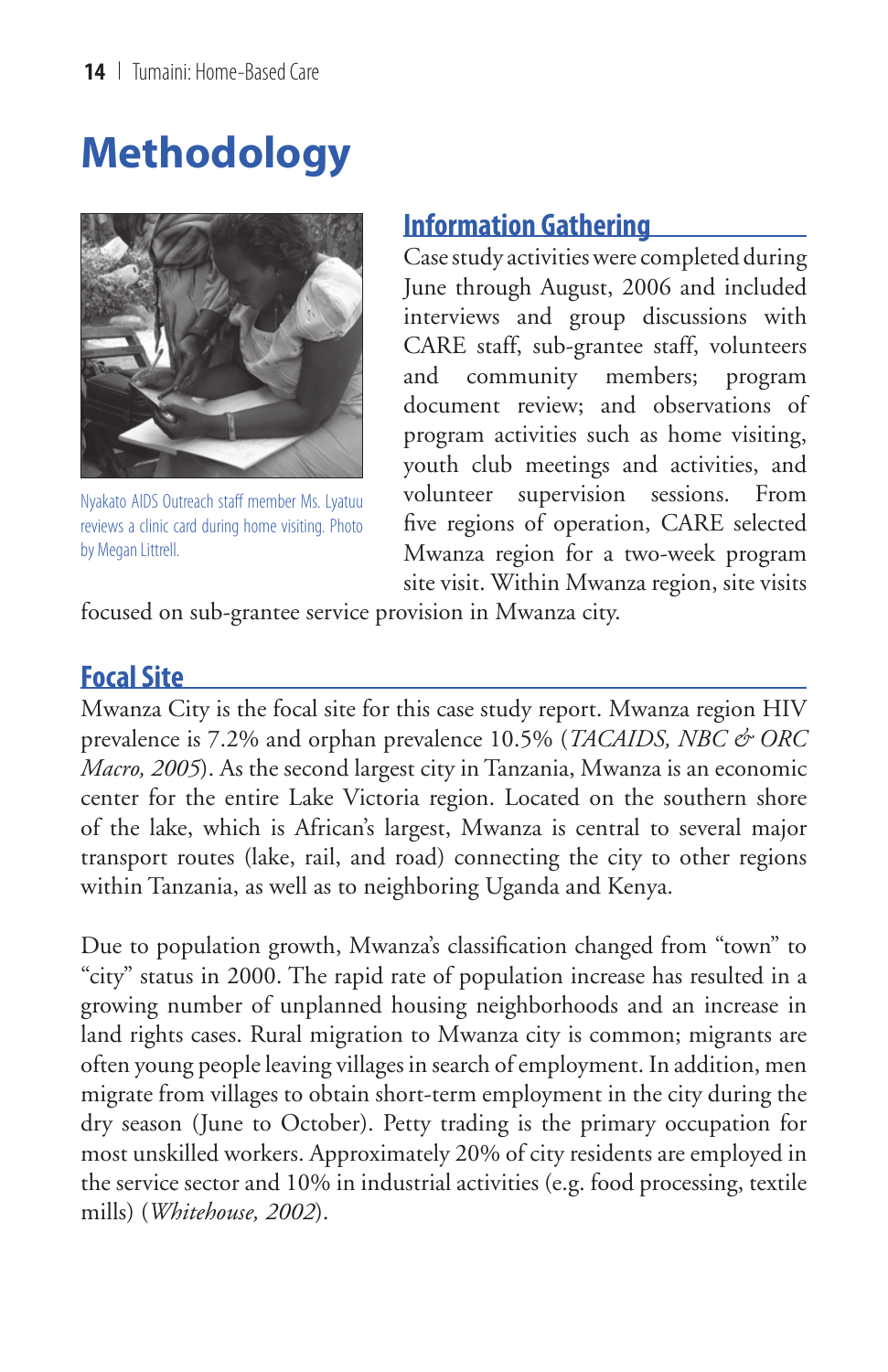Tumaini supports five sub-grantee home-base care providers in Mwanza region. This case study included program site visits with two sub-grantees operating in Mwanza city — Mwanza Outreach Group (MOG) and the Archdiocese of Mwanza. The archdiocese implements multiple HBC projects serving different catchment areas. Two of these projects serving Mwanza city residents were visited during the case study: Shaloom Care House and Nyakato AIDS Outreach.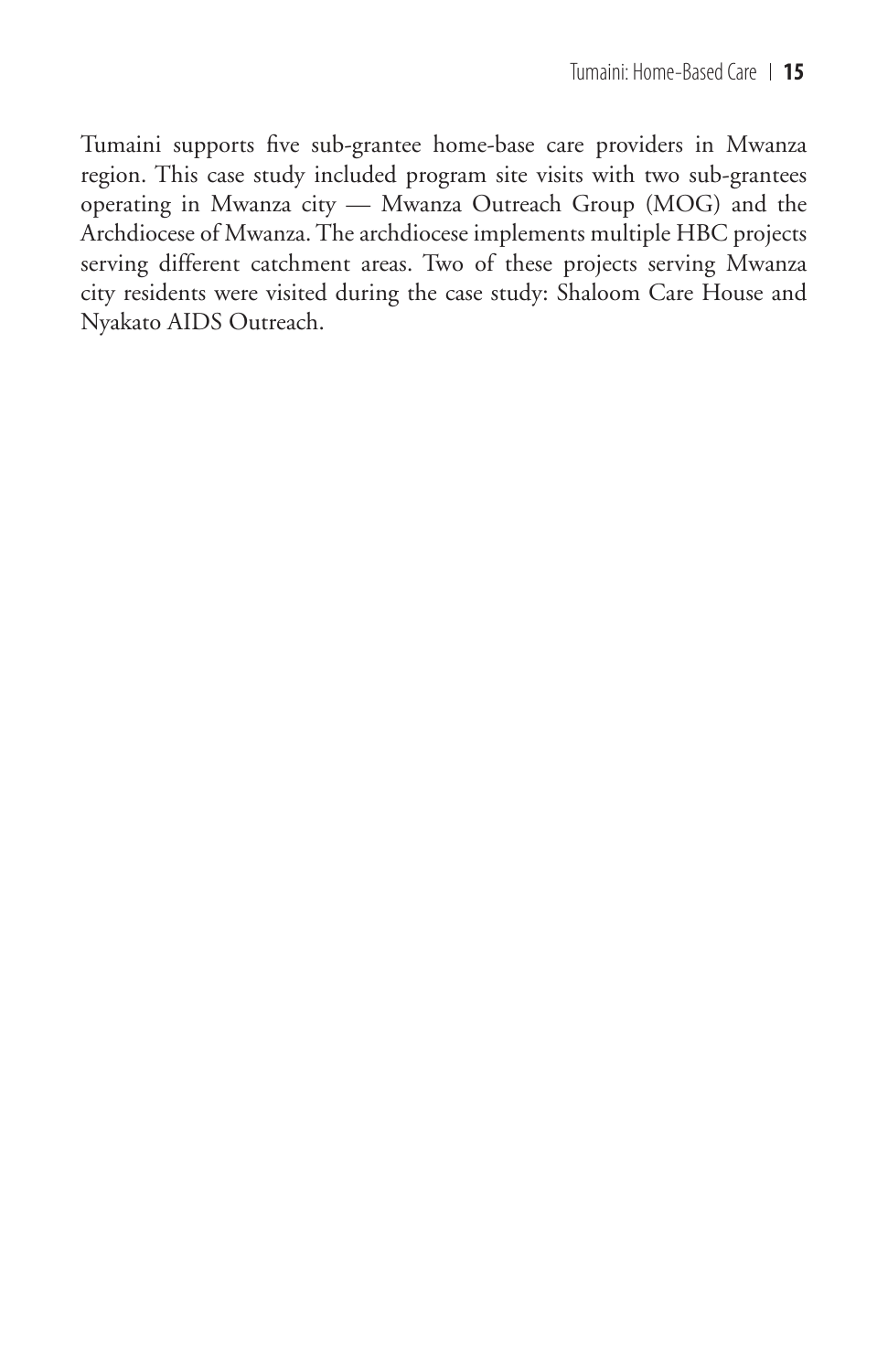## **Program Model**



A Nyakato AIDS Outreach volunteer assists with household chores during home visiting. Photo by Megan Littrell.

#### **Overview and Framework**

Emergency Plan funds were initially awarded to an alliance of six partners in 2004: CARE International as lead agency; Heifer International, responsible for technical assistance in IGA; FHI to provide OVC technical assistance; COUNSENUTH responsible for nutrition technical assistance; Health Scope Tanzania, responsible for program monitoring and evaluation; and Muhimbili University College of Health Sciences (MUCHS) addressing anti-stigma initiatives. MUCHS

and Health Scope later left the alliance and their responsibilities were assumed by CARE.

Drawing on the potential of CSOs and in response to the needs of children, youth, and families, Tumaini Alliance partners collaborate in supporting 23 local sub-grantees to provide HBC for families affected by HIV and AIDS in five regions of Tanzania. Program goals are to provide care and support to OVC; to provide care and support to PLHA; and to build the capacity of local organizations to provide sustainable HBC services. With program goals to address the needs of both PLHA and OVC, the model focuses at the family level, acknowledging the importance of family systems in the lives of children and youth and aiming to strengthen those systems to improve OVC well-being. The unique advantage of this holistic approach is a direct benefit to OVC through targeted activities, as well as an indirect benefit through improved well-being of adult PLHA family members and through increased sub-grantee capacity and focus on OVC issues. Though sub-grantee services are provided to both PLHA and OVC, in practice, assessment and service provision addresses the needs of families rather than individual PLHA or OVC. Intended outcomes at family, community and individual OVC levels are described in the subsequent framework on pages 20-21.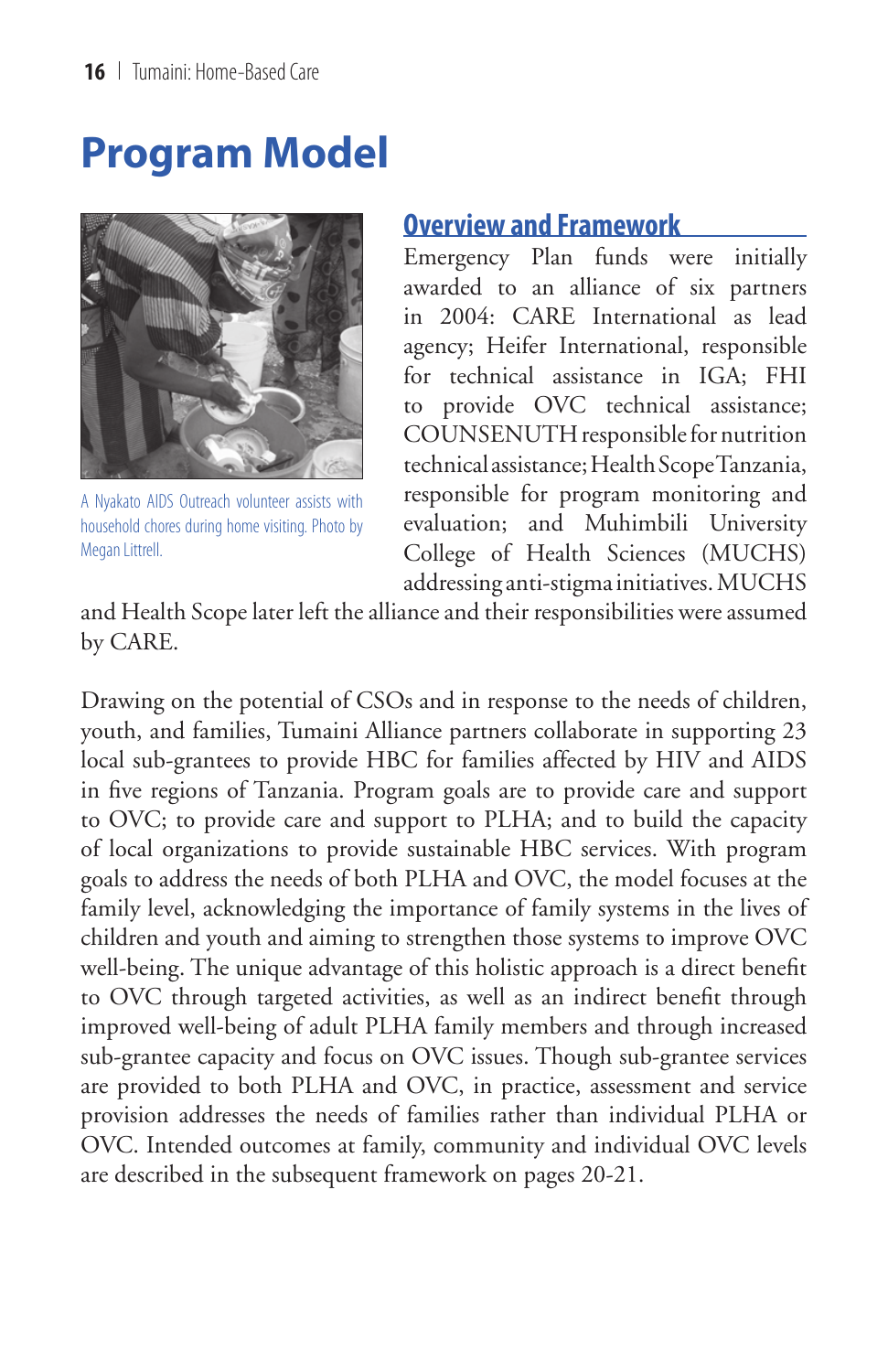## **Key Program Activities**

Key activities are carried out by the alliance and its sub-grantees and center on capacity building and HBC service provision.

**Building the capacity of local sub-grantees —** The Tumaini model focuses on building the capacity of local organizations to provide HBC and to strengthen and utilize community referral networks. Capacity-building mechanisms aim to ensure well-trained and financially secure HBC providers equipped with necessary tools to provide essential services. Training is a key capacity-building mechanism and includes provision of the national HBC training to sub-grantee staff and volunteers as well as periodic thematic trainings for sub-grantee staff. To address the palliative care component of pain, illness, and infection management, service providers also receive HBC kits for volunteers and center use. Sub-grantee capacity is additionally strengthened through the provision of capital and operational expenditure funding including staff salaries and volunteer incentives.

> *"Tumaini did for us all that can be done for an organization like us; they have built our capacity well." — MOG program coordinator*

Support to MOG by the alliance has consisted of advice on program activities given through periodic visits. Support generally focuses on meeting targets and following grant guidelines, particularly in regards to reporting. Assistance has been particularly strong during budget and work-plan formulation stages. An important resource for technical assistance is the CARE regional technical officer, who visits regularly and is available to assist with challenges and questions. Key sources of training include the 21-day HBC course for volunteers funded by Tumaini and conducted by governmental national facilitators. Sub-grantee staff members are offered periodic thematic trainings given by alliance members (e.g. nutrition, OVC care and support). MOG's project coordinator notes that staff and volunteer trainings are key sustainable facets of Tumaini capacity building.

**Sub-grantee HBC provision utilizing community volunteers —** HBC is generally provided by volunteers who are occasionally accompanied by subgrantee staff for technical support or supervision. HBC volunteers typically carry a caseload of 10 to 15 households and report spending 15 minutes to one hour per visit, with a frequency of visiting one to two times per week.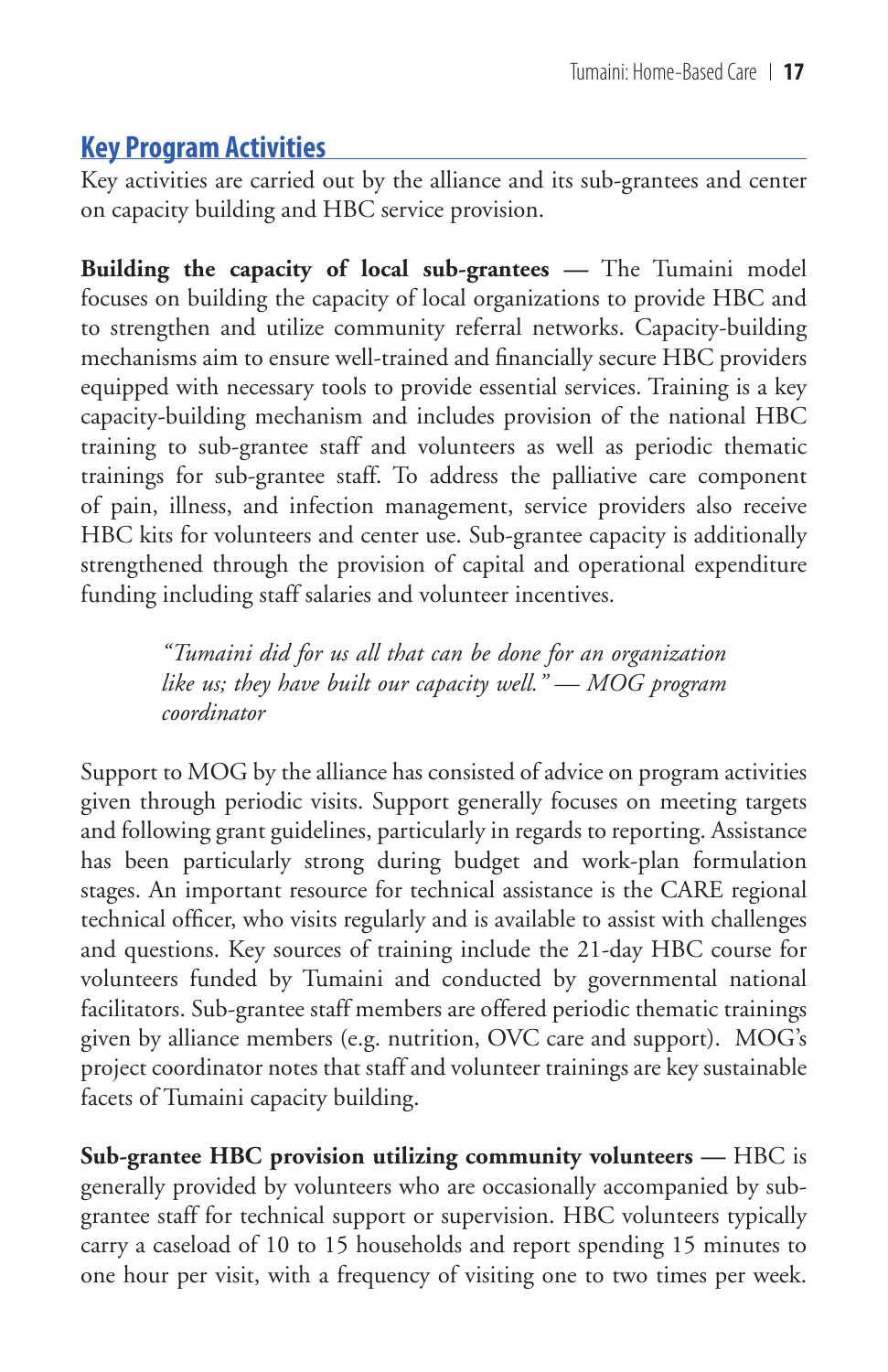Frequency and length of visits are driven by client needs. Overall, volunteers estimate spending approximately eight hours on home visiting activities during a typical week.

Home visiting generally serves clients with education, stigma reduction and support mobilization, and counseling and support. Volunteers are typically focused on identifying problems faced by the family, providing support and encouragement, educating family members, providing adherence counseling, and referring clients to the center to access center-based services or to meet with center staff responsible for making external referrals. Some volunteers may ask children or youth to show them recent school work and/or encourage them to continue attending school and performing well. Volunteers can access pain management medications from HBC kits and deliver to clients in need. They can also fill client prescriptions at the sub-grantee office or center and distribute during home visits. When center-based sub-grantee staff accompany volunteers on home visits, they can provide additional services according to their training including medical treatment and supportive counseling.

**Provision of professional services and material support utilizing subgrantee staff —** Professional services and material support vary according to sub-grantee human and financial resources; however, in general, center-based sub-grantee staff provide counseling (i.e. pre-test, adherence, supportive), IGA activities, stigma reduction and support mobilization, advocacy, and referral. Staff nurses can dispense HBC kit prescription drugs when clients have a prescription. Staff or volunteer doctors can prescribe and dispense HBC kit prescription drugs. Some sub-grantees offer voluntary counseling and testing (VCT) and laboratory services.

Distribution of material support is generally the responsibility of sub-grantee staff and includes nutritional support; school materials, uniforms and/or fees; medication; insecticide-treated bed nets; and bedding. Food is distributed on a monthly basis to families most in need (i.e. PLHA with low bodymass index or malnourished OVC); family circumstances are reassessed each month to prioritize distribution. All other supports are typically distributed once per year.

While sub-grantees are encouraged to engage children and youth in clubs and activities, these services vary widely according to sub-grantee capacity (i.e. human and financial resources, space and interest). Sub-grantees providing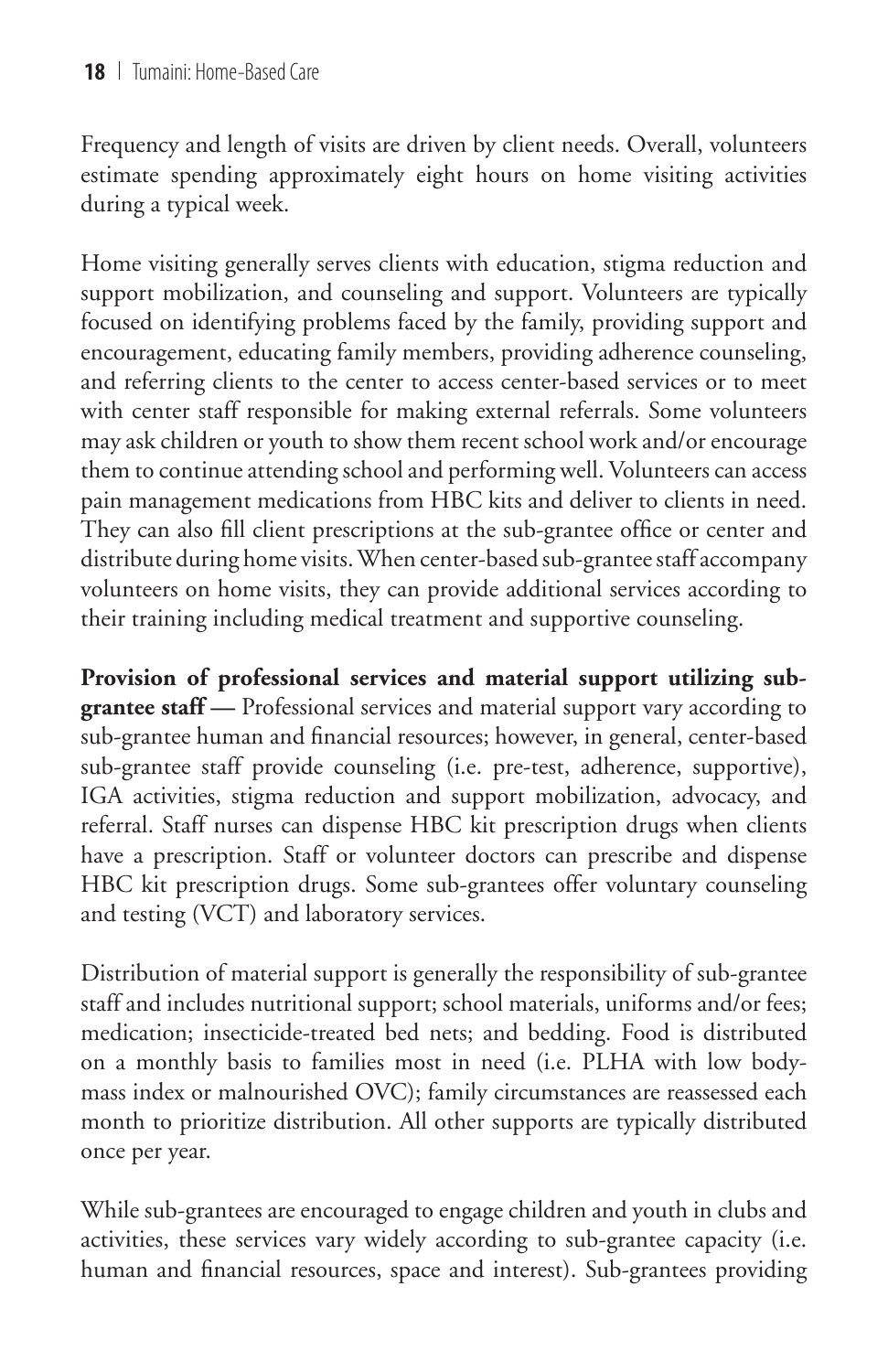substantial center-based activities for youth have additional sources of funding for staff and activities (e.g. youth counselors or staff to implement after-school programs).

**Referral for additional services —** Sub-grantees are encouraged to develop strong and extensive referral networks to ensure comprehensive care. Staff are familiar with community services and additionally strive to cultivate personal relationships with specific service providers to facilitate prompt service provision for clients. External referrals are most often made for VCT, antiretroviral therapy (ART), and medical treatment. Less frequent referrals are made for psychotherapy, spiritual care, legal services, memory books, and birth registration. Referral and follow-up are the responsibilities of subgrantee staff; volunteers report identified referral needs to staff or advise clients to contact staff for referral linkages.

### **Beneficiaries**

Tumaini sub-grantees strive to meet the specific needs of both PLHA and OVC, yet in practice, services tend to target families affected by HIV and AIDS. Material support in particular (i.e. food and medicine) considers needs of families rather than individuals. Families served are overwhelmingly headed by a parent or parents living with HIV and AIDS, with a small percentage of HIV-positive OVC. The program also provides support to orphans living with HIV-negative guardians, as well as youth-headed households. Families with PLHA are identified through referral from local medical providers, current clients, community members, and volunteers, as well as through self-referral. In addition to referral mechanisms, families may be identified through consultation with local leadership structures, including village leaders and MVCCs. Sub-grantees may take referrals from MVCCs or other local leaders, conduct an informal assessment of family needs, and make a decision regarding enrollment.

The overwhelming majority of OVC beneficiaries are aged 5-18 years, and while all children and adolescents benefit from family strengthening efforts, OVC-specific services generally target and are most appropriate for primary school age children (aged 8-14 years). For example, education support is generally limited to primary school support (school materials and uniforms). Post-primary school adolescent needs (i.e. vocational training, secondary school, income generation) are not addressed.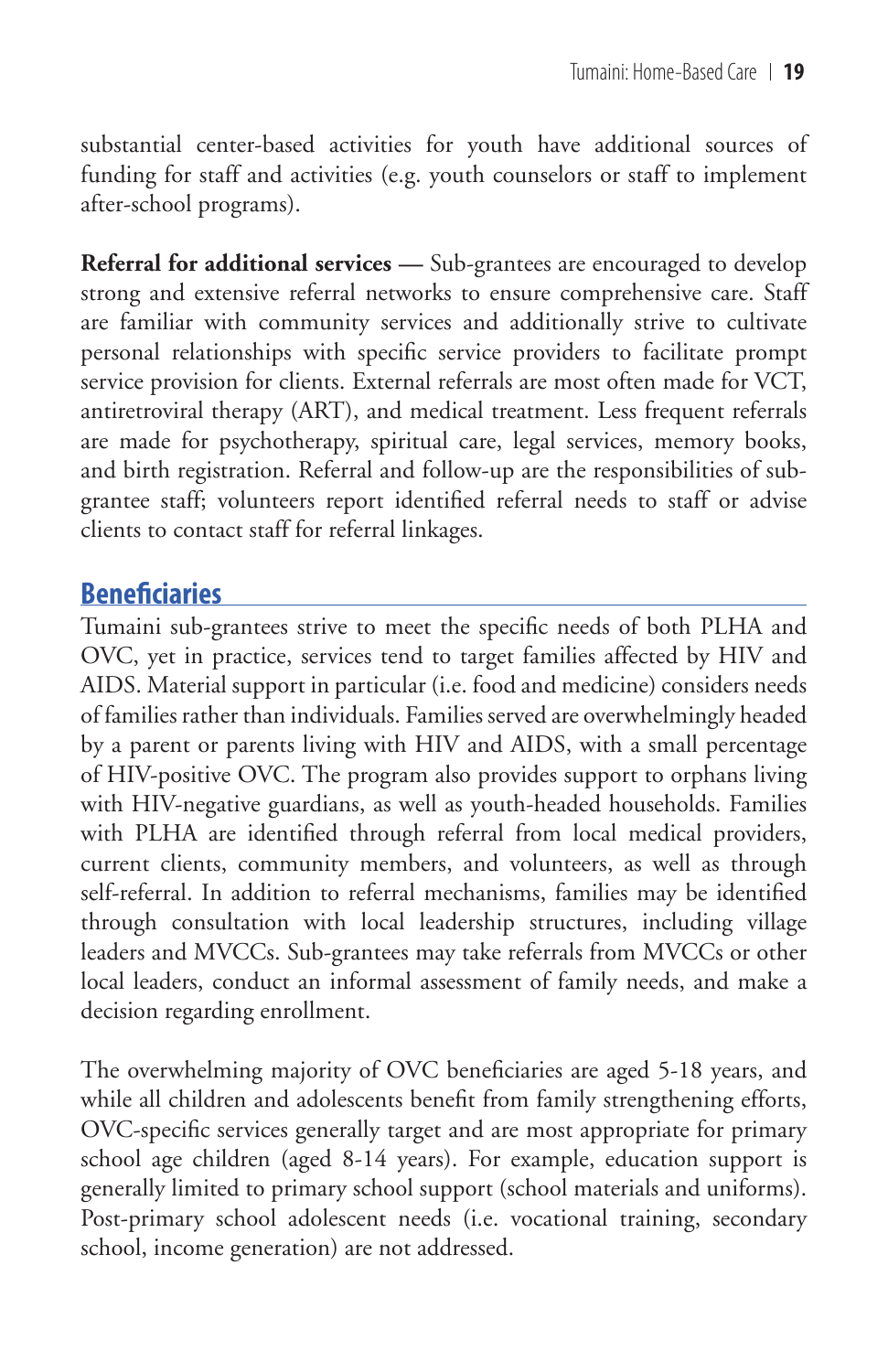# **CARE T**

CARE and Tumaini Alliance partners support 23 and 23 and 23 local subto provide HBC for both PLHA and OVC. Assessment Target numbers to be served between 2004 and

## **Program**

1. To provide care and sup

2. To build the capacity of local organizat

## **CARE and Alliance Activities**

*Build sub-grantee capacity through:*

- $\begin{array}{c|c} \text{tree} \ \text{g}h: & \begin{array}{c} 1 \ \text{h} \ \text{o} \ \text{neging} \end{array} \end{array}$ • Initial and ongoing training
- Ongoing technical support
- Provision of operational funds and HBC supplies

## **Sub-grantee Activites Targeting OCV & PLHA**

e staff<br>::<br>support<br>d, school *Carried out by sub-grantee staff and community volunteers:*

- Health education
- Counseling and social support
- Material support (food, school uniforms, materials or fees, HBC-kit drugs)
- IGA
- Peer support and recreational activities
- Household sensitization to PLHA/OVC issues
- on to<br>services<br>RT,<br>al • Advocacy for access to services and support
- Referral (e.g., VCT, ART, medical treatment, legal services)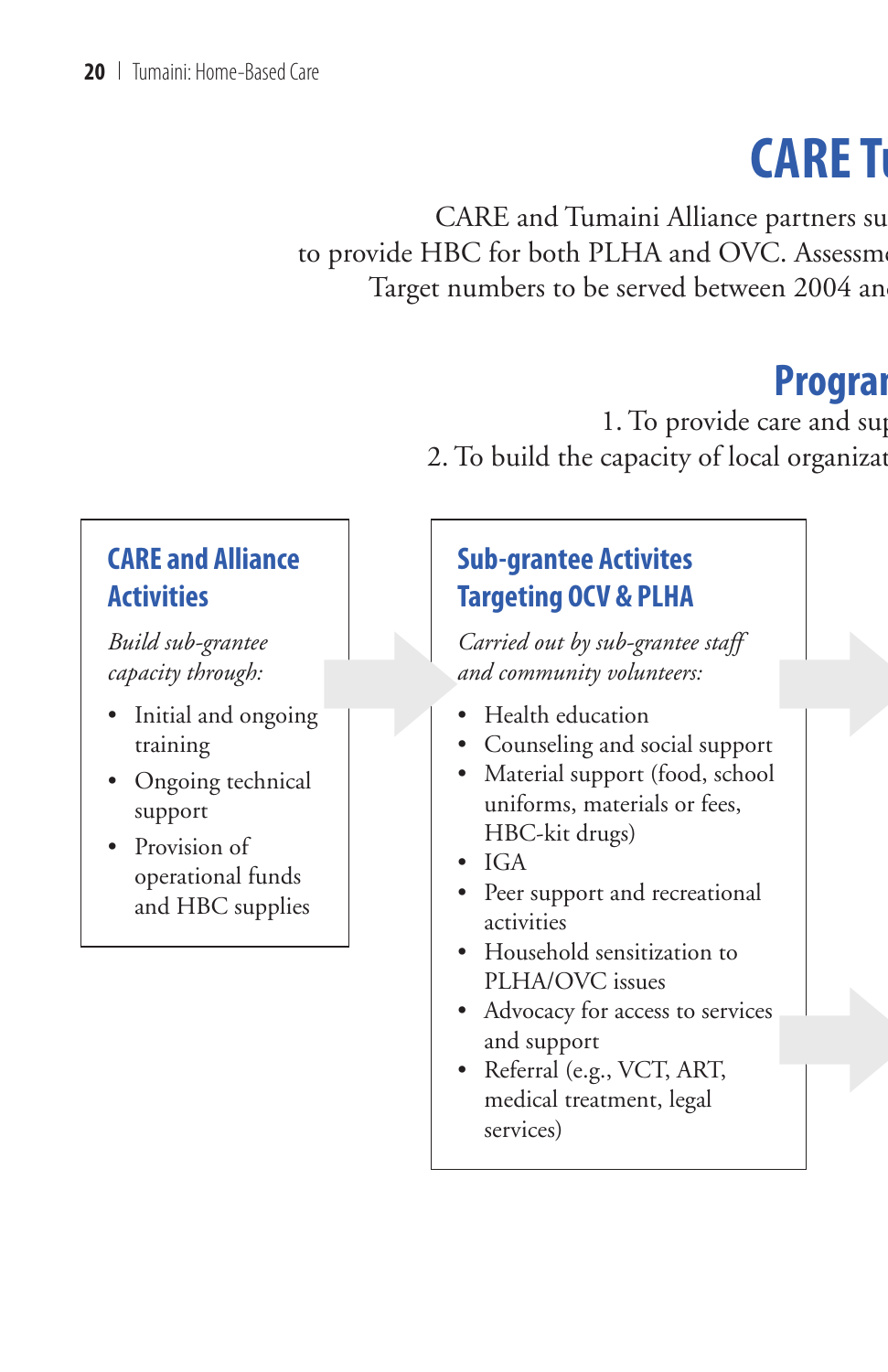# **CARE Tumaini**

pport 23 local sub-grantee organizations ent and service provision target the needs of families.  $d$  2006 were 20,500 PLHA and 30,000 OVC.

## **Program Goals**

pport to OVC and PLHA tions to provide sustainable HBC services

### **Family and Community Outcomes**

- Healthier, consistent, and attentive parents and guardians
- Increased access of families to basic needs and rights
- Improved physical and mental health of parents and guardians, particularly PLHA
	- Increased household economic security
	- ecurity<br>
	Id and com<br>
	S • Stigma reduction at the household and community levels

### **Child and Adolescent Outcomes**

- *Education:* increased school attendance and performance *•*
- *Psychosocial and Child Protection:* improved emotional and psychological *•* well-being; increased perceived coping capacity and social support; improved behavior, particularly reduced externalizing behaviors; reduced child labor; relationship/secure attachment to a caring adult — volunteer, parent, or guardians
	- Health and Prevention: increased knowledge of HIV/AIDS prevention; increased knowledge of health information (e.g., nutrition); improved health status; improved nutritional status
	- *Community Support:* reduced community discrimination (e.g., school, peers, *•* neighbors); reduced household discrimination (abuse and neglect)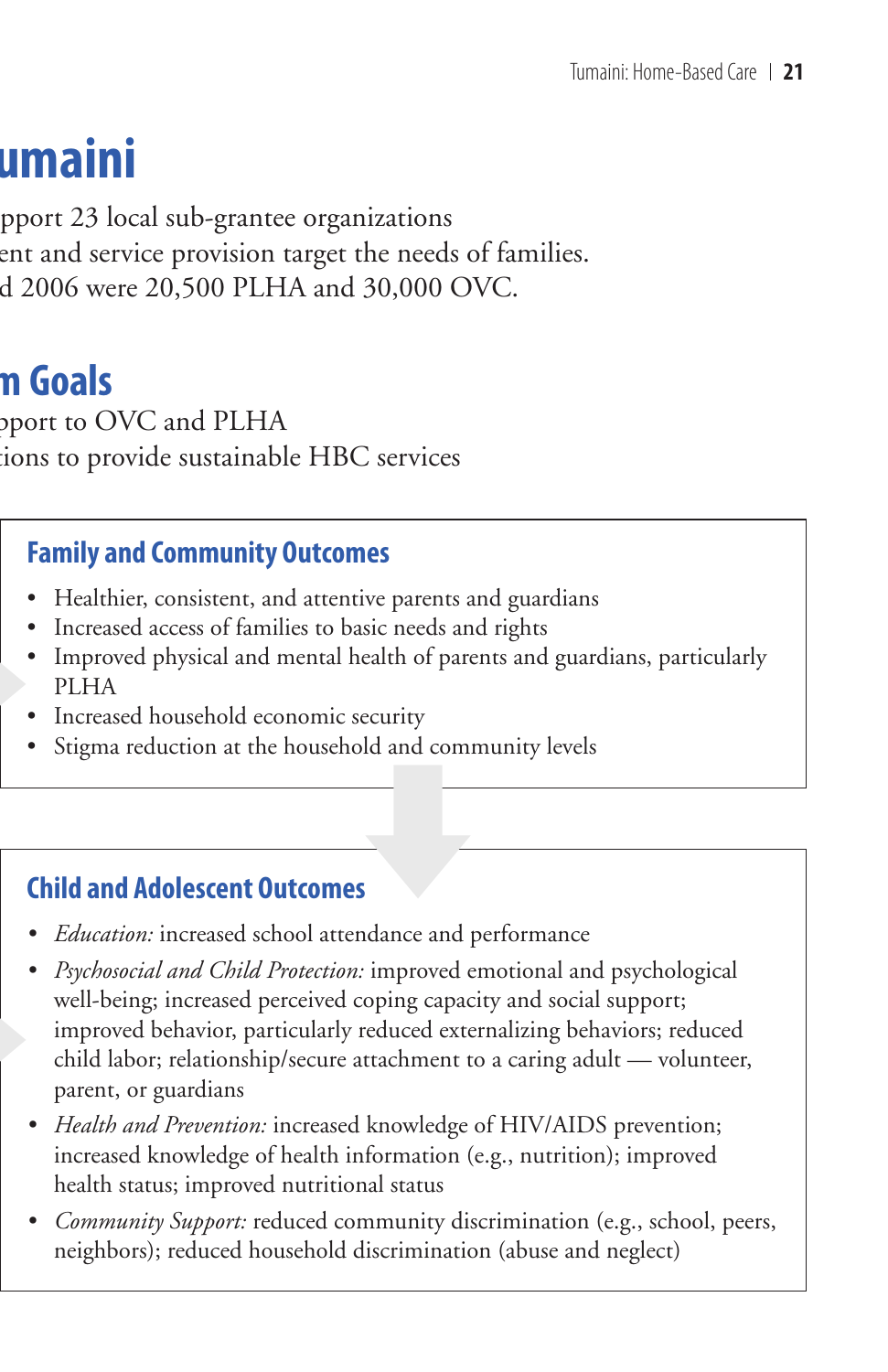OVC are counted as served upon enrollment, and while all children benefit from home visiting services, other services are provided based on individual family needs and sub-grantee resources. The quarterly report for April through June 2006 provides a snapshot of numbers served with various services. From a total of 30,685 OVC supported, 5,606 received food support, 4,107 medical care, 4,107 school materials, 1,220 uniforms, 531 school fees, 4,371 nutritional counseling, and 1,464 participated in Kids Club activities.

### **Services**

Sub-grantees provide HBC in the community and additionally often implement program activities at a center operated by their program staff and volunteers. Center-based program activities vary depending on sub-grantee capacity; the range of activities includes distribution of material support, psychosocial support activities, IGA, healthcare services, and voluntary counseling and testing.

While all sub-grantees provide a basic level of core services, sub-grantees vary in the depth of services provided in each core category. For example, where some sub-grantees are just starting to form monthly Kids Club activities for OVC, others have long-standing youth services provided on a daily basis by full-time youth counselors. Service variation is dependent on training and experience of sub-grantees (e.g. counseling training) as well as sub-grantee possession of additional sources of funding to supplement Tumaini funds. Moreover, individual need and availability of resources also contribute to service variation. PLHA and OVC who are on ART as well as youthheaded households are reportedly prioritized for material support and more frequent home visits. As resources are limited, sub-grantee staff generally reexamine family needs on a monthly basis to target direct support accordingly. In addition, volunteers adjust the frequency and duration of home visits according to assessed needs of the family. Finally, service provision reportedly varies between rural and urban communities. Urban-based HBC can link clients with services that are simply unavailable or difficult to access in rural areas. In addition, home visit frequency may reportedly be higher in urban areas due to physical proximity of clients to volunteers. Though services are not uniform across OVC or sites, the range of services potentially provided is described below.

**Health care services —** Services include medicine from HBC kits, as well as referral and follow-up for healthcare such as medical treatment, VCT,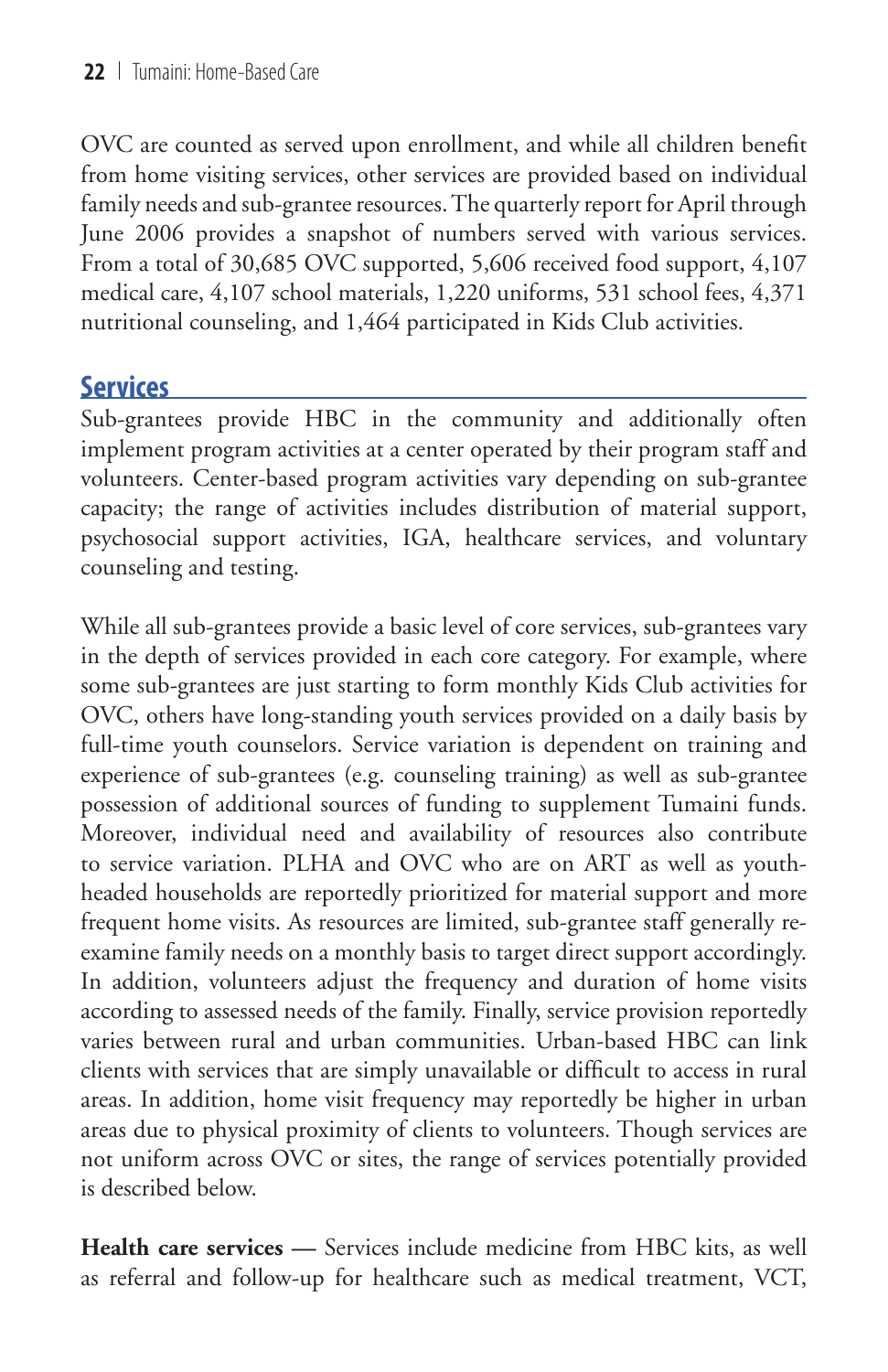and ART. Health education covers nutrition and basic hygiene. Insecticidetreated bed nets are provided for clients in need, as well as bedding materials. In addition to general healthcare services, HIV-positive children receive ART adherence counseling, support, and strategies to live positively through individual or group support/counseling to HIV positive OVC. Additional HIV and AIDS services include heath education on care and support for PLHA and prevention education generally provided during home visits as well as by a number of sub-grantees during youth clubs and activities.

**HBC kits —** Tumaini provides sub-grantees with HBC kits that include prescription drugs to be distributed at the sub-grantee center, as well as overthe-counter drugs and supplies for HBC volunteers to carry in the field.

Volunteer kits include a backpack or bag, nutrition assessment card with malnutrition criteria and information on local nutritious foods, drug instruction card, oral rehydration salts, materials to dress wounds, mackintosh sheet, pain medication, vitamin B, condoms, flashlight, raincoat, umbrella, and gumboots.

Center-based kits contain prescription drugs including anti-fungals, antibiotics including Cotrimoxazole given as prophylaxis, folic acid, and vitamin A.

Sub-grantees with a staff or volunteer medical doctor provide diagnosis and treatment. Sub-grantees without a medical doctor disburse medication to clients who have obtained a prescription for the medication from a health facility.

**Food and nutritional support —** Food distribution targets a limited number of food insecure households. Other support includes nutrition education provided to caregivers.

Psychosocial support — Clubs for children and youth are provided, along with various levels of counseling and support, such as professional pre-test and supportive and ART adherence counseling. Volunteers provide general support and advice during home visits. Stigma and discrimination reduction activities are generally limited to the household level and aim to facilitate family integration of PLHA and OVC, stronger family relationships and prevention of family abuse and/or neglect of PLHA and OVC.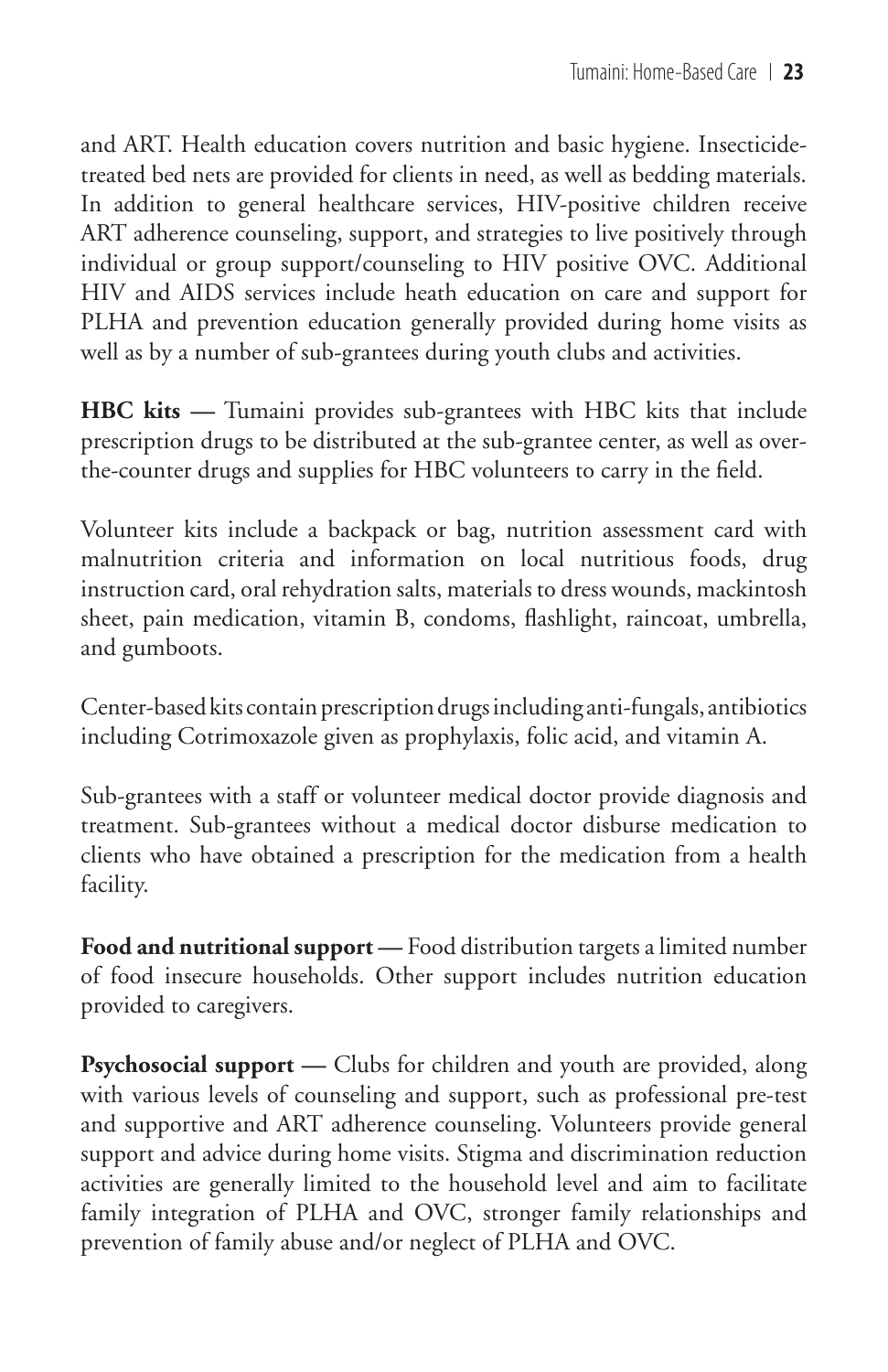**Education and vocational training support —** School materials (exercise books, pens), school uniforms, and, when feasible, payment of secondary school fees are provided. Secondary school fees are a rare service provided, as sub-grantees generally cannot guarantee support throughout a student's entire secondary school education. Vocational training is generally not supported by sub-grantees.

**Economic opportunity/strengthening —** Support is provided to a limited number of families via IGA. Facilitated by Heifer International, IGA is foodbased and is meant to supplement both family income earning potential as well as household food supply. IGA activities include goat and poultry raising, power flour production (specially formulated mixture for nutritional porridge), solar drying, and bio-intensive agriculture.

**Child protection —** Sub-grantees marginally address child protection. They rarely make referrals for legal services and do not engage the community or families in discussion surrounding child and/or human rights. A small number of sub-grantees include birth registration referral among services provided.

**Shelter and care —** PLHA clients are assisted by identification of potential guardians for their children in the event of the client's death. Because subgrantees are involved in the lives of children with HIV-positive parents, volunteers and staff play an important role in ensuring succession of care for children who lose their parents. A volunteer working with a family continues to visit the orphans following parental death, ensuring provision of proper shelter and care by family or community members. Sub-grantees additionally address other concrete shelter issues as they arise by supporting a small number of beneficiaries (e.g. shelter-insecure youth-headed households) with shelter repair or mobilization of rental assistance.

Family services — OVC served are generally children of PLHA clients. As a result, OVC caregivers typically receive multiple services including medicine, counseling, peer support groups, IGA, food, health and nutrition education, and referral. In addition, OVC guardians are provided education (e.g. health, nutrition, caregiver skills) and psychosocial support to assist and encourage them in orphan care.

**Shaloom Care House —** Through support from the Tumaini Alliance,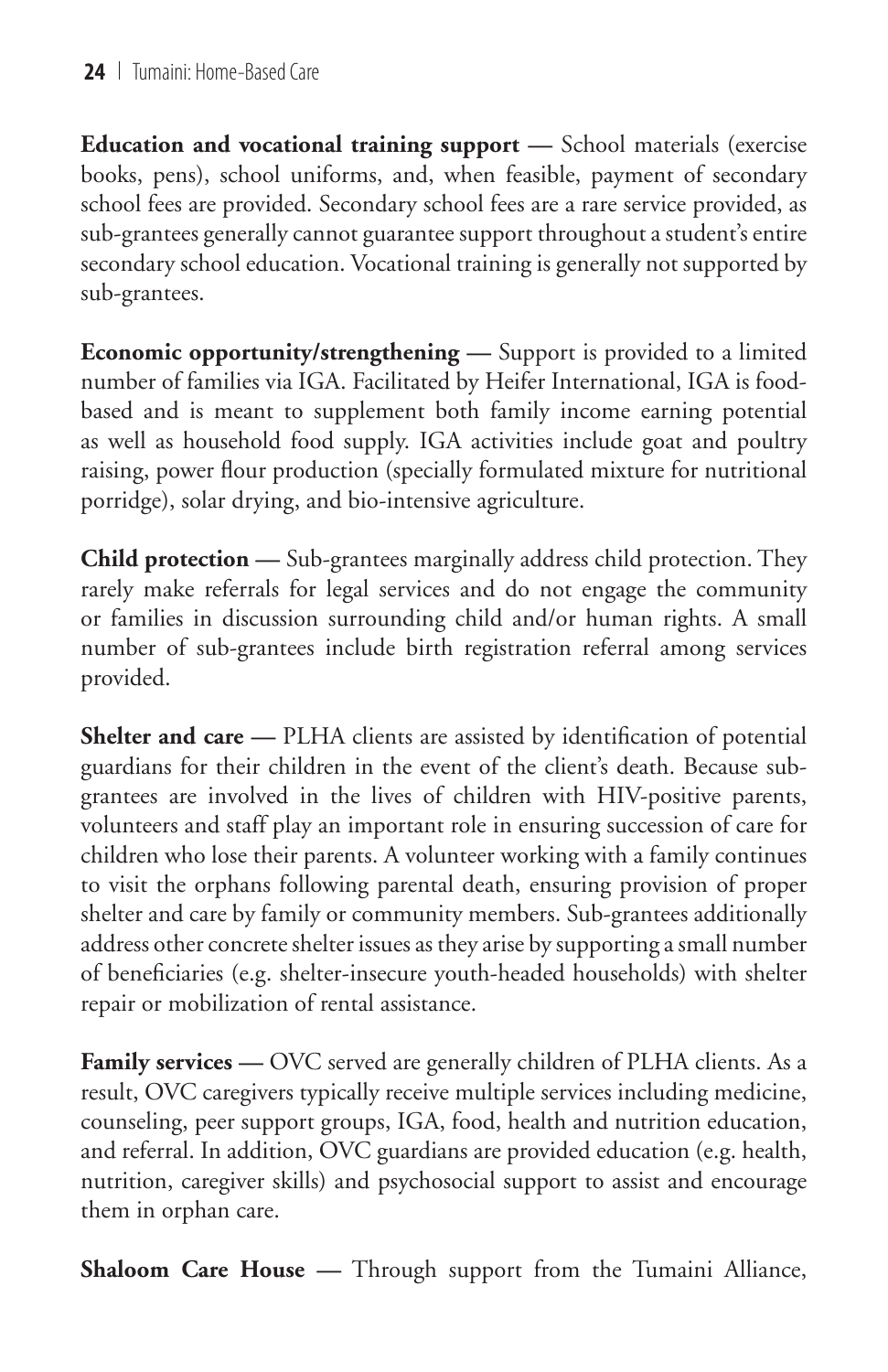Shaloom Care House in Mwanza City is able to offer a range of HBC services. In addition to core HBC services, additional sources of funding allow for the following:

- center-based VCT •
- laboratory services to identify common illnesses •
- on-site medical diagnosis and treatment (medications from Tumaini HBC kids are dispensed by a doctor) •
- various classes and groups including a pre-treatment ART class attended by PLHA and a designated caretaker •
- post-test clubs for HIV-positive adults •
- a support group for guardians of orphans •
- income-generating activities, including production of nutritional flour, sewing school uniforms and creating handicrafts •
- referral and follow-up (e.g. legal services, medical care) and counseling (i.e. pre-test, adherence and supportive). •

In 2006, Shaloom Care House added a facility dedicated to youth. The youth center is staffed with two youth counselors and has a library, study rooms complete with school books that children can borrow, a kitchen, activity rooms and games, and is equipped with a television and VCR and a staff computer.

Center-based services provide age-specific activities for two groups: OVC ages 13 and under and 14 and above. Monthly youth meetings devote time to life skills, behavior change or health education, issues identified by children and youth, and socializing. The center is open to youth weekdays for recreation activities or one-on-one meetings with a counselor.

### **Unmet Needs**

The Tumaini model provides a comprehensive range of services. Nonetheless, identified unmet needs include addressing the specific needs of adolescents, strengthening and scaling-up economic opportunity/strengthening services and community sensitization.

**Adolescent needs —** The needs of adolescents are largely unaddressed. While all children and adolescents benefit from family-strengthening efforts, OVCspecific services (e.g. education support, psychosocial support) generally target and are most appropriate for primary school age children. According to sub-grantee staff and volunteers, post-primary school adolescents are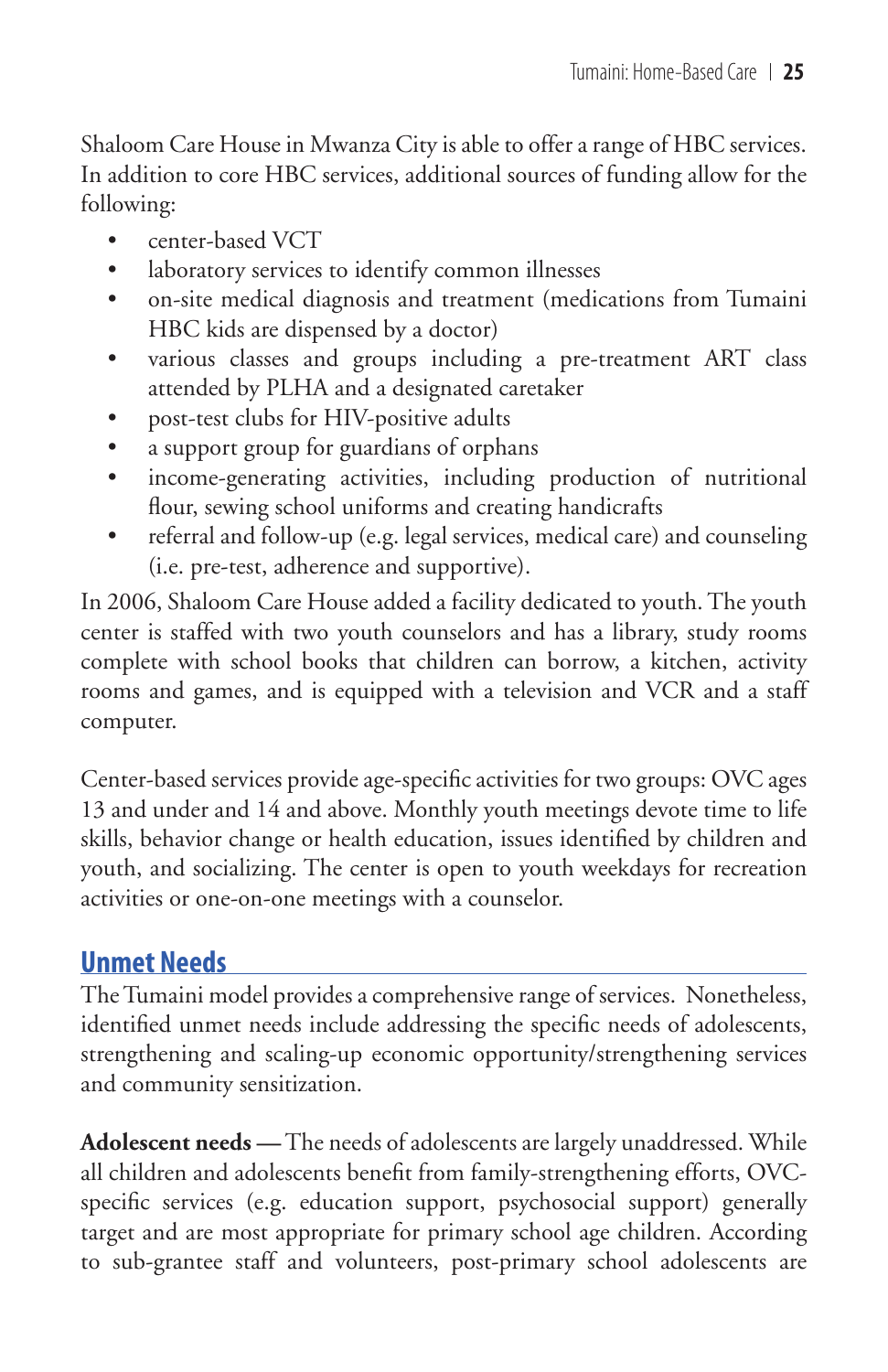in need of services to build livelihoods and life skills, including vocational training, financial support for secondary school attendance, age-appropriate psychosocial support, HIV prevention education and risk behavior reduction activities. Without appropriate support, adolescents are vulnerable to HIV, addictions, crime, commercial sex work and chronic poverty.

**Improving economic well-being —** Client needs for economic well-being reportedly outweigh current efforts. IGA activities are provided to a limited number of clients, but the need is great, particularly due to improved health and nutritional status of PLHA and the success of OVC in primary school. PLHA and young adults reportedly need IGA training and skills to achieve self-sufficiency.

**Communities generally not sensitized to PLHA/OVC issues —** Subgrantee volunteers note that community members do not take ownership or responsibility for OVC and PLHA in their communities. In addition, stigma against children and families affected by HIV and AIDS persists at the community level. Volunteers, sub-grantee and Tumaini staff note that community sensitization and mobilization efforts, as well as increased collaboration with local government and stakeholders, should be intensified for greater community ownership and sustainability as well as reduced stigma and discrimination.

## **Community Ownership**

Volunteers, sub-grantees, and Tumaini staff note ongoing challenges faced in attempting to engender community responsibility for families in need and ownership of program services. While the program relies on community volunteers who take pride and ownership of their work, they reportedly tend to identify as sub-grantee or Tumaini workers rather than community workers. Furthermore, sub-grantee community sensitization efforts are limited and, as a result, communities are generally not well sensitized to PLHA and OVC issues. Sub-grantee volunteers note that community members do not take ownership or responsibility for OVC and PLHA in their communities. One volunteer explained that family and community members "come to us and say 'your patient is sick,' or 'your OVC needs help.' This is your problem." Volunteers, sub-grantees, and Tumaini staff note that community sensitization and mobilization efforts, as well as increased collaboration with local government and stakeholders, should be intensified for greater community ownership and sustainability.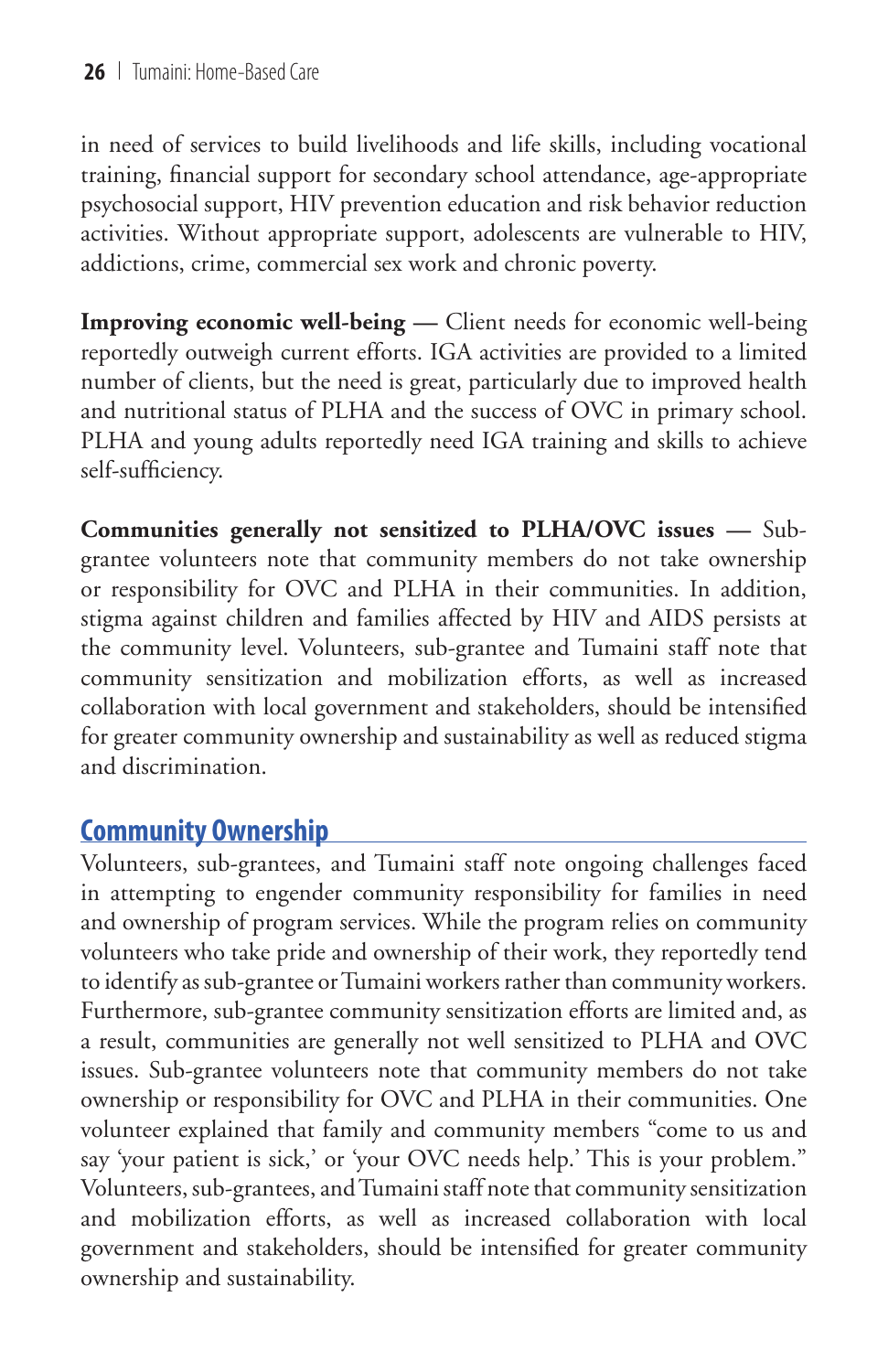While not a primary focus of the Tumaini model, engendering community ownership is supported through the following strategies.

**Sub-grantee leadership —** HBC services in the community are associated with local sub-grantees rather than with CARE or other Alliance members. It is the local sub-grantee that has day-to-day contact with beneficiaries and other community members. With their roots in the communities served, sub-grantees can tailor services and service provision to local needs and conditions.

**Community volunteer participation —** Volunteers are given the opportunity to serve their community through contributing to the work of a local subgrantee organization. Regular individual and group volunteer supervision provided by sub-grantee staff fosters community and peer support among volunteers and strengthens volunteer identity, pride and commitment.

**PLHA participation —** PLHA clients participate as HBC volunteers. PLHA volunteers speak of a deep conviction for HBC service work based on personal experiences, and express a sense of pride in their work and the work of the sub-grantee.

**Encouraging sub-grantees to engage in community sensitization —** Subgrantees are encouraged to engage local leaders and community members in sensitization to the impact of HIV and AIDS on children and families. They are given freedom to make their own connections and develop their own strategies for sensitization. Strategies employed have included meetings with local leaders and drama performances by kids clubs. For example, Nyakato AIDS Outreach of the Archdiocese of Mwanza has a Youth Alive Club, whose members plan and implement community drama events targeting youth and focused on risk behavior reduction and HIV awareness.

**Community-identified OVC beneficiaries —** Sub-grantees are responsive to community-identified OVC and may engage local leaders in assisting with beneficiary identification. Where community-based MVCCs are in place, sub-grantees can serve children and families identified by communities during the MVC identification process.

The Tumaini model provides an example of efforts to go beyond direct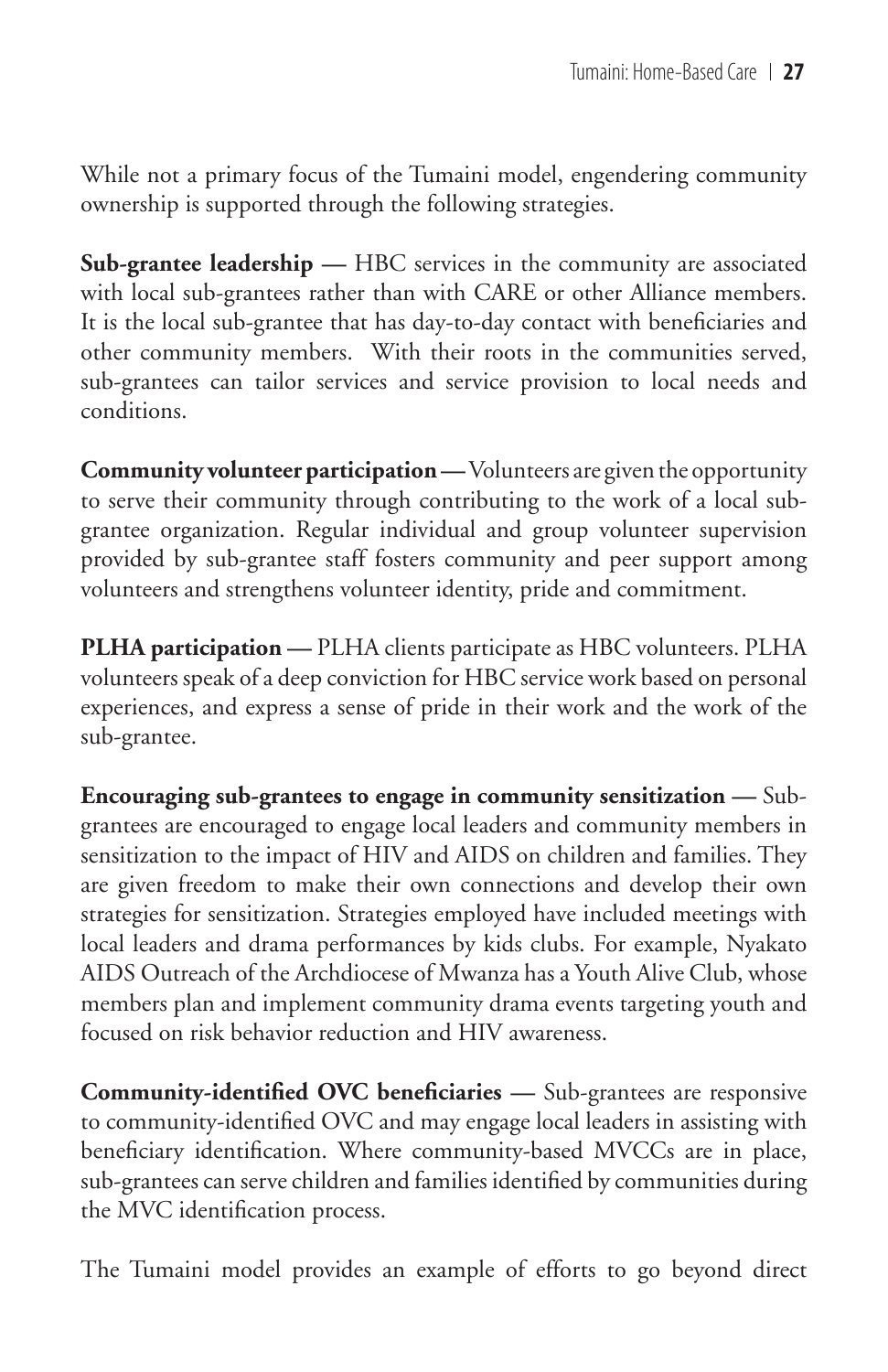service delivery to service delivery through community participation. John Williamson, a senior technical advisor to USAID's Displaced Children and Orphans Fund, describes a typology of interventions for OVC that categorizes programs as direct service delivery; service delivery through community participation; or community owned, led, and managed activities (*Williamson, 2003*). The Tumaini model supports direct service delivery by professional sub-grantee staff, allowing for dependable services provided by trained personnel. While professional services are available at sub-grantee centers, the bulk of direct service provision is dependent on community participation and is provided in households by community volunteers. Community members carry out specific HBC activities with training and support from CARE and the Alliance. Williamson notes that direct service delivery models, even with community participation, foster community dependence upon external funding. As a set of initiatives introduced from an outside agency, communities and sub-grantees likely view responsibility for HBC program continuity as residing with Tumaini. Sub-grantees report that continuing HBC care in its current comprehensive form would not be possible without external sources of funding. Nonetheless, although they would lack the means to provide the comprehensive care offered through the Tumaini model, volunteers are committed to their clients and communities, and would continue providing supportive visits in the absence of external funding.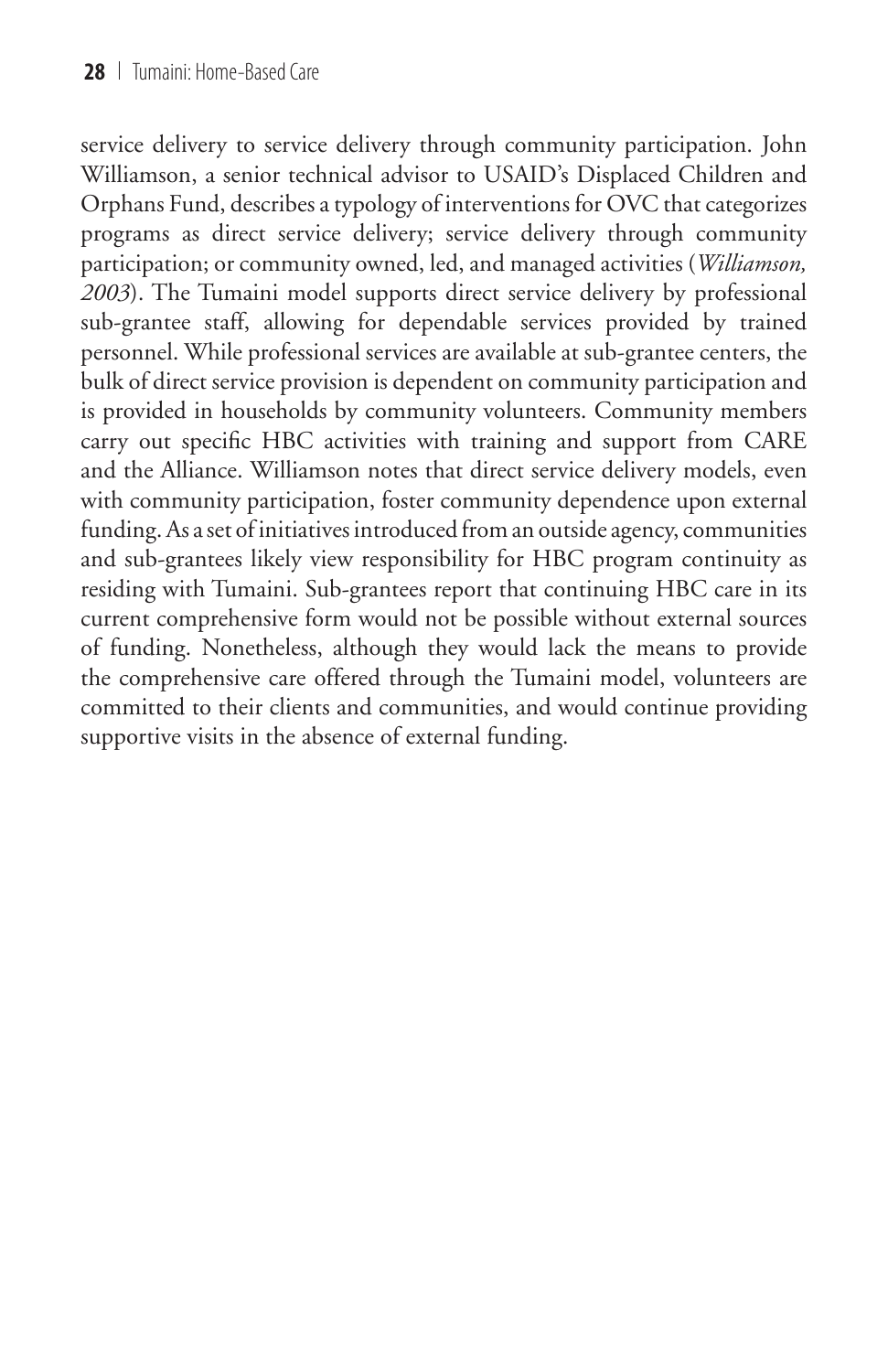## **Resources**



Nyakato AIDS Outreach volunteers assist with household chores during home visiting. Photo by Megan Littrell.

#### **Donors**

The Tumaini program is fully funded by the Emergency Plan. More than half of donor funds go directly to local HBC programs to support sub-grantee labor and materials. Aside from direct sub-grantee support, donor funds cover alliance member operational costs to ensure program management as well as technical training and support to sub-grantees. At the sub-grantee level, there is great variation in human and financial resources; some lack additional substantial sources of funding

outside of Tumaini while others have multiples sources of private and grant funding.

### **Program Staff**

Important resources include alliance members and program staff. Current technical partners FHI, Heifer International, and COUNSENUTH each have a focal staff person to provide assistance with sub-grantee budget and workplan formulation, thematic trainings, and ongoing technical assistance.

Responsible for management, CARE program staff are based both at headquarters in Dar es Salaam as well as within each region of operation. At the headquarters level, CARE Tumaini staff include a chief of party; deputy chief of programs; deputy chief of grants, finance and administration; five grants officers (one for each region of operation); an administrative officer; two technical officers, including one OVC technical officer; three drivers; and an office assistant. CARE Tumaini additionally utilizes CARE country headquarters departments and staff based in Dar es Salaam, including assistance in accounting and procurement to fulfill key program positions. In each of the five regions of operation, CARE employs a regional technical officer responsible for providing assistance and guidance as well as monitoring sub-grantee work (regions contain four to five sub-grantees each). A driver is also employed at each field office, and often a local intern volunteers at each field office. Regional technical officers are an important link between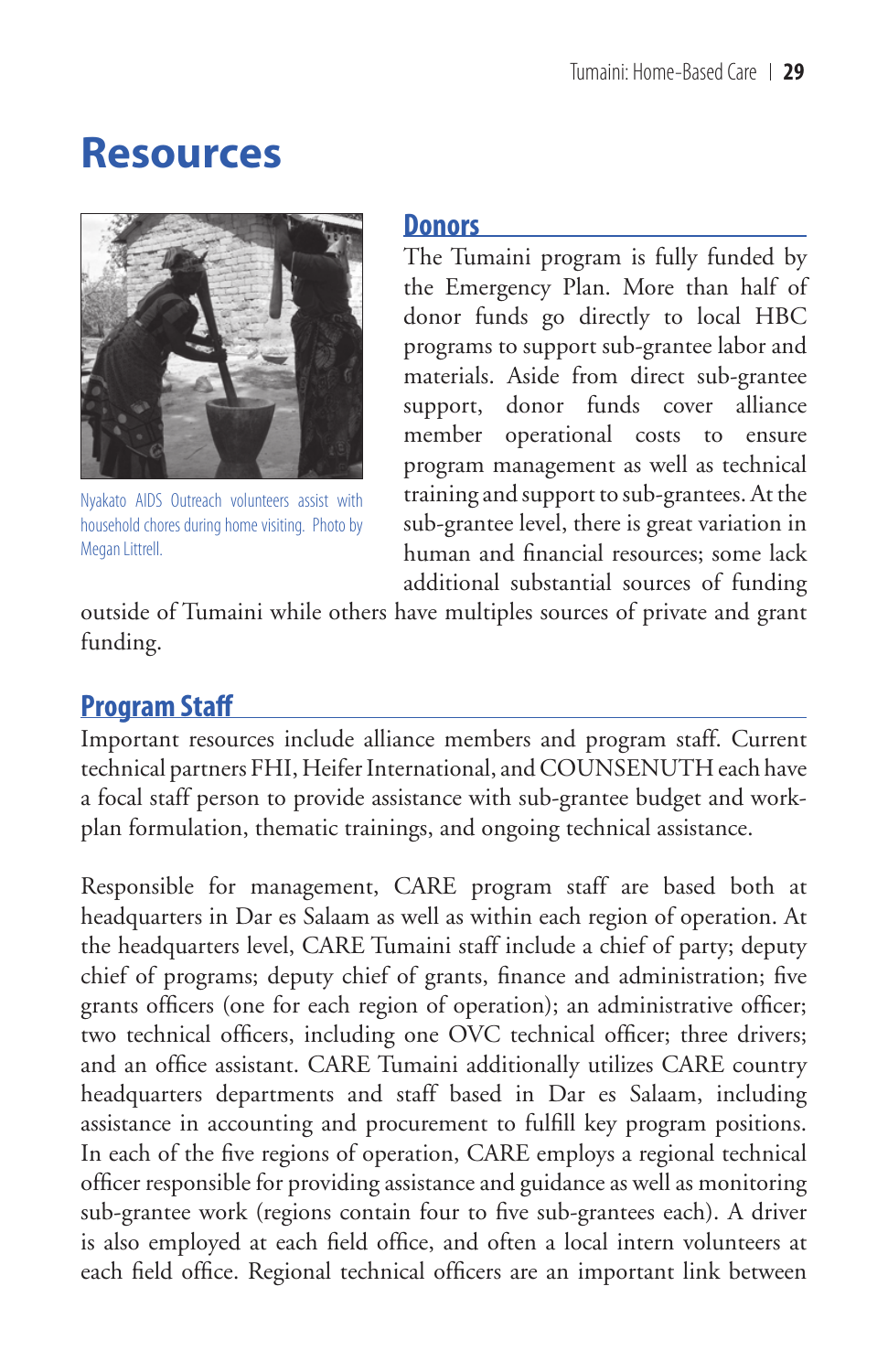sub-grantees and headquarters. They monitor sub-grantee progress towards targets, receive and compile sub-grantee monthly reports for headquarters, and ensure that program procedures and activities are carried out according to plan. Regional technical officers visit sub-grantees regularly to check on operations and assist with problem solving. With a medical background (e.g. in nursing or as a doctor), they can provide important technical assistance to sub-grantees where needed (e.g. instructions for drug storage). In addition, regional technical officers hold quarterly supervision meetings bringing members of all sub-grantees' staff together.

In most cases, Tumaini funds the following sub-grantee positions: project coordinator, accountant, two field officers, one OVC focal person and one PLHA focal person. Sub-grantees serving large catchment areas may have additional field officers. Focal persons and field officers are responsible for supervising the work of volunteers and providing technical assistance. Supervision often takes the form of monthly volunteer meetings wherein volunteers submit monitoring forms and discuss experiences and challenges. At monthly meetings, focal persons may provide training sessions on relevant topics. They draw upon training received from the alliance such as a recent OVC care and support training attended by OVC focal persons. In addition to structured supervision, field supervisors and focal persons are important supports for backstopping volunteers with technical support. While volunteers generally lack medical training, field officers and focal persons may be trained nurses, midwives, or counselors and can provide guidance to volunteers as well as direct support to clients in need. They can dispense medications to clients with prescriptions as well as facilitate group counseling, youth groups/ clubs, and post-test clubs for PLHA.

## **Volunteers**

*"Without volunteers, you can't do anything. The volunteer is the engine of this machine. They are really working hard." — a sub-grantee program coordinator*

Volunteers are a vital program resource. They come from the communities that they serve, sharing culture and norms with clients and possessing a commitment to serve their own community. With knowledge of their community and connections with local leaders, they are an important resource for targeting households most in need. Tumaini provides monthly incentives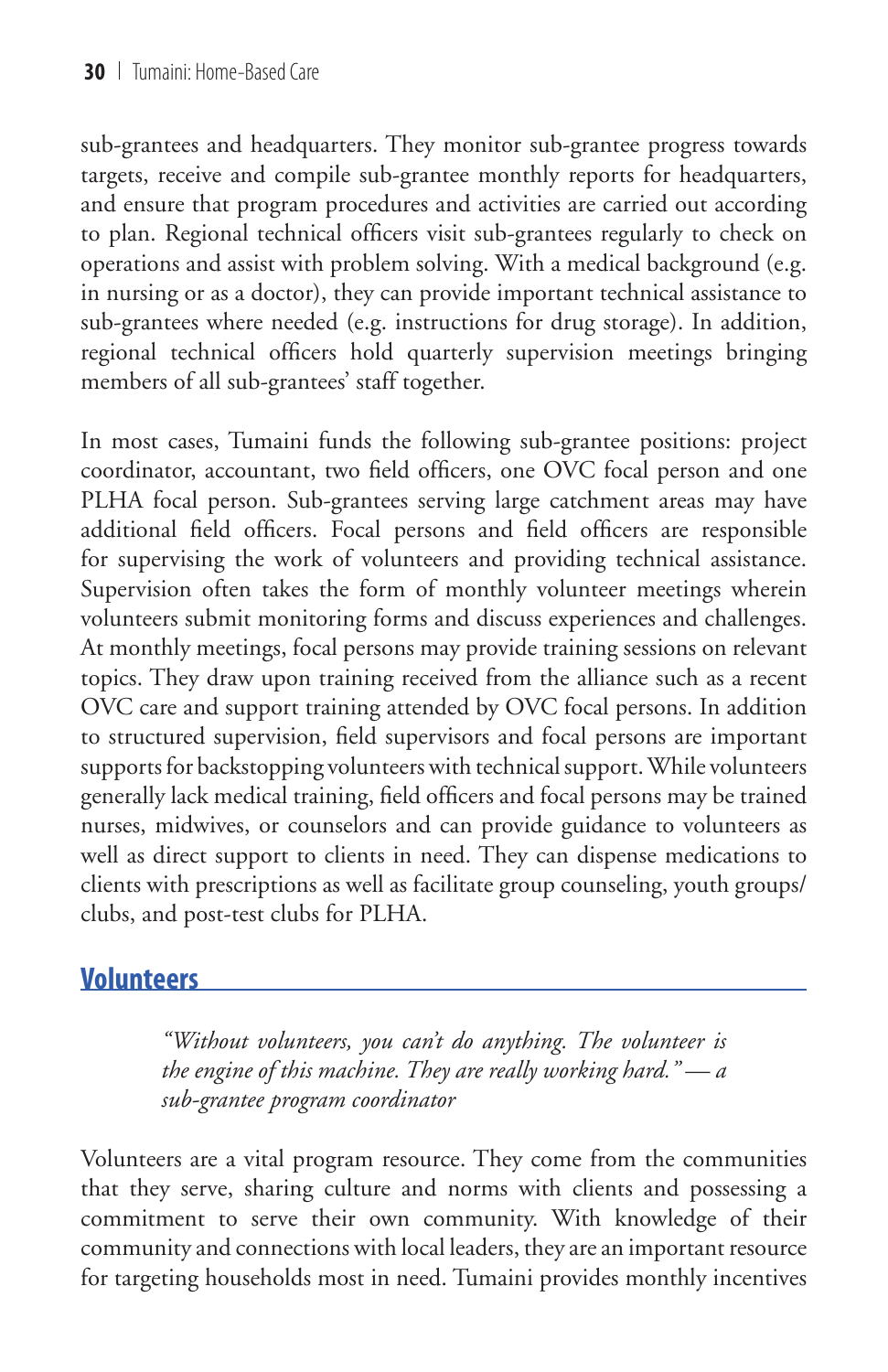(20,000 TSH or approximately U.S. \$16) to HBC volunteers. In addition, volunteers receive bicycles and equipment to assist them in home visiting including rain jackets, boots, umbrellas and flashlights.

Volunteers are both male and female, and some may be PLHA. Volunteers report being motivated to volunteer after being touched by the plight of OVC and PLHA in their communities and witnessing forms of stigma and discrimination. Some volunteers are PLHA who have received assistance from the organization. Sub-grantees may utilize volunteers from previous projects or recruit new volunteers through their own networks or through local leadership referrals. Volunteers receive the 21-day government HBC training.

Tumaini HBC volunteers must be able to read and write for reporting purposes, and should be able to keep confidentiality. Volunteers note additional essential characteristics, including development of relationships with all family members, being employed or financially capable of donating volunteer time, and being trained and capable of nursing the sick.

### **Community In-Kind Contributions**

Community donations do not contribute substantially to program resources, however some sub-grantees receive limited community support. For example, Shaloom Care House reported occasional community donations of school exercise books. Also, a community member donates maize on a monthly basis to Shaloom Care House for distribution to families.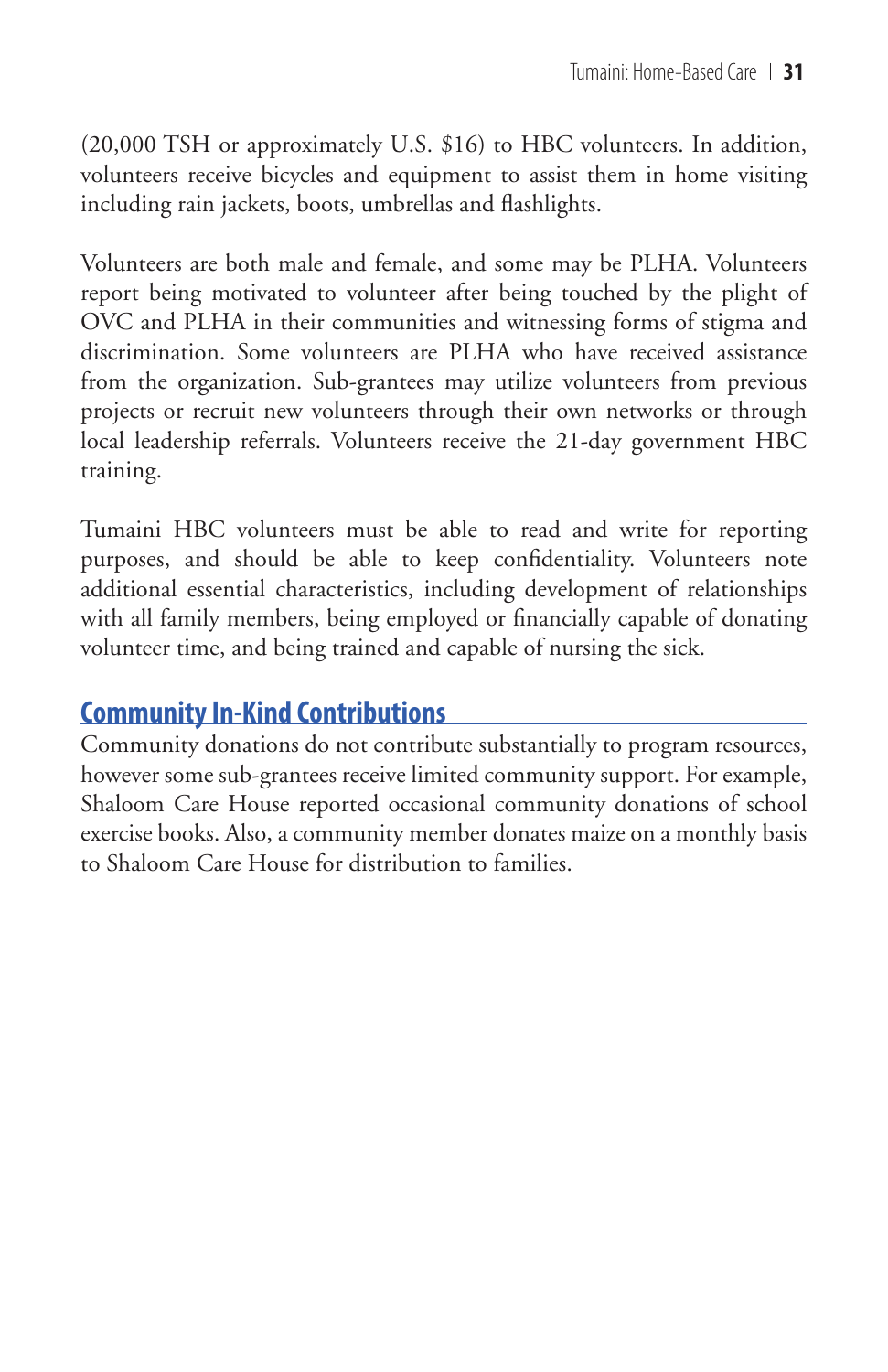## **Lessons Learned**



A MOG volunteer reviews schoolwork with a child during home visiting. Photo by Megan Littrell.

Experience has afforded many lessons learned regarding implementation. Both sub-grantees and CARE staff identify lessons learned through innovations, successes, and challenges encountered over time.

#### **Program Challenges**

**Sub-grantees and volunteers —** Subgrantees and volunteers encounter overwhelming needs from families in the community. The burden of identifying

problems without being able to alleviate them is great. For sub-grantees, this challenge must be overcome with smart targeting and utilization of resources to serve the most needy. Volunteers must rise to the challenges with a commitment to serve and support families, even when they cannot meet all of their needs. Both volunteers and staff often find it necessary to give clients goods or money from their own pockets, particularly when there is a pressing need for transportation or food. Sub-grantee staff and volunteers report that clients often hold high expectations that are impossible to meet. It is personally frustrating and heartbreaking for committed staff and volunteers when they cannot meet these expectations. In addition, clients may be less receptive to available services (e.g. counseling, support, education) when more basic services they need, such as food or transportation, are not available.

**Volunteers unprepared for child and adolescent needs —** A lack of training and relatively few resources dedicated to OVC services (as compared with PLHA) have been barriers to comprehensive OVC care and support during the first two years of the program. A recent sub-grantee monthly report noted that "in general, support given to OVC is still very minimal compared to their different needs as children." Volunteers and staff reiterated this sentiment and highlighted the need for additional resource provision directly to OVC, as well enhanced volunteer capacity to address children and OVC specific needs. For example, volunteers felt ill-equipped to address child and adolescent behavioral reactions to trauma and loss (i.e. withdrawn or externalizing/acting out).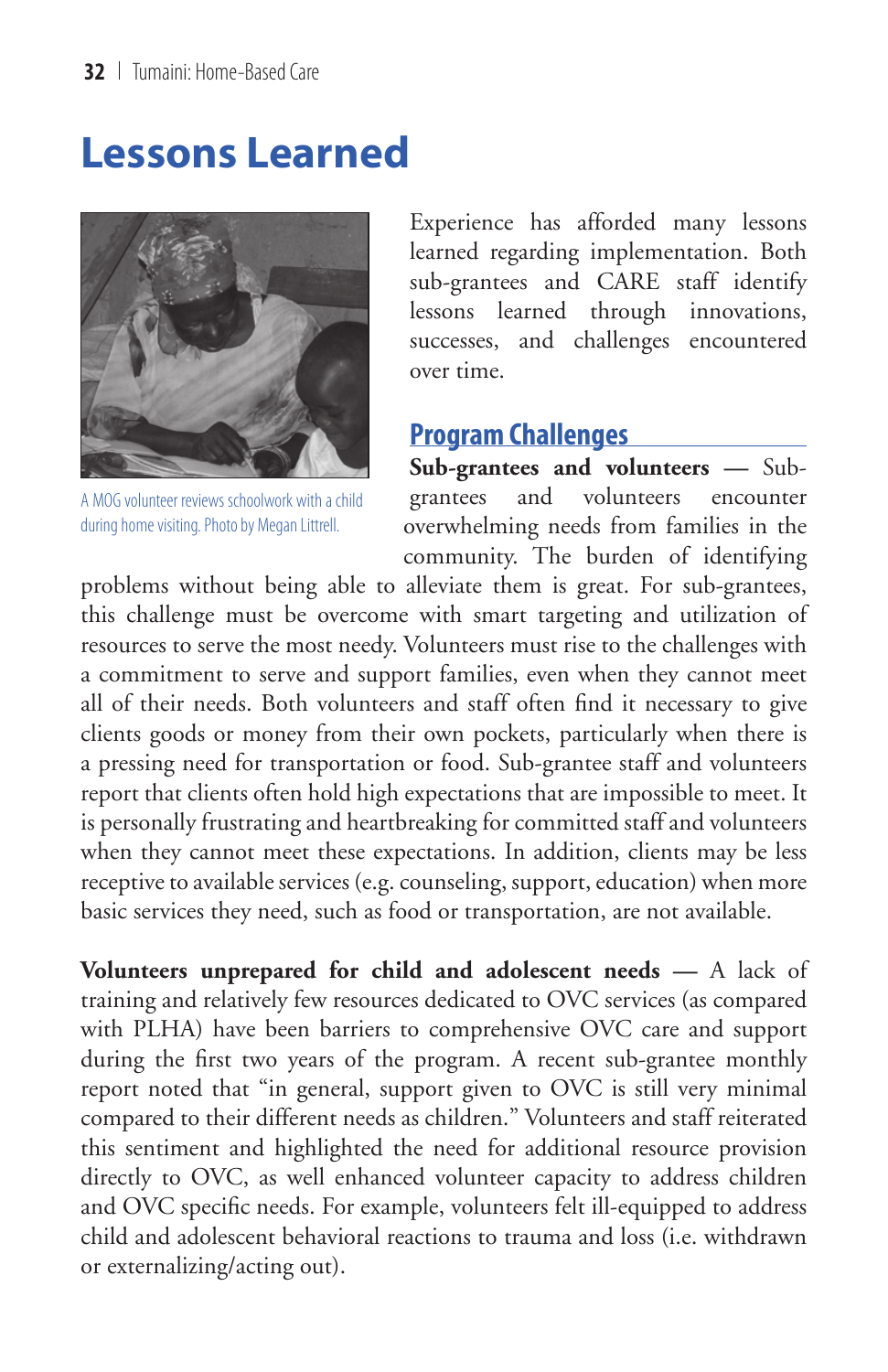**IGA success is highly variable —** IGA activities are pre-determined by the alliance, based on the expertise of Heifer International in foodbased IGA. Food-based IGA activities (e.g. raising goats or poultry) are reportedly particularly successful in rural communities. In relatively urban settings, however, alliance-selected IGA approaches face multiple challenges. Families given livestock find the animals to be a burden in an urban setting. Furthermore, the market for goat milk is non-existent in many regions where cow milk is preferred. Sub-grantee staff and beneficiaries in Mwanza city feel a more successful and sustainable IGA approach would give clients input into selection of viable IGA activities.

**Support in developing detailed work plans —** Although Tumaini has introduced a participatory process for creation of action plans, project monitoring revealed that sub-grantees were not implementing all planned activities. For example, most sub-grantees failed to initiate kids clubs within the time period allotted, due to a lack of understanding of steps necessary to plan and implement such activities. Tumaini management identified insufficient details in work plans as the cause of the problem; the plans created were general instead of specific. Without an operational plan, subgrantees may be unfamiliar with necessary steps to carry out activities. The participatory workshop approach could reportedly be strengthened by adding more time to operationalize work plans fully.

### **Program Innovations and Successes**

**Comprehensive caregiver services —** The Tumaini model strengthens the capacity of families to care for children by addressing the needs of PLHA caregivers. Medical, nutritional, psychosocial, and economic strengthening services for PLHA aim to improve caregiver physical and psychosocial health, as well as economic status. Healthy caregivers with viable economic opportunities are well-positioned to address their children's basic needs.

**Building staff capacity** — To address recently identified program capacity needs, Tumaini added staff at multiple project levels to focus specifically on OVC issues and services; these included an OVC technical officer at headquarters as well as an OVC focal person position placed within each subgrantee office. In addition to supporting sub-grantees, the OVC focal person will build the capacity of volunteers to address youth needs by providing training and technical support to HBC volunteers as well as implement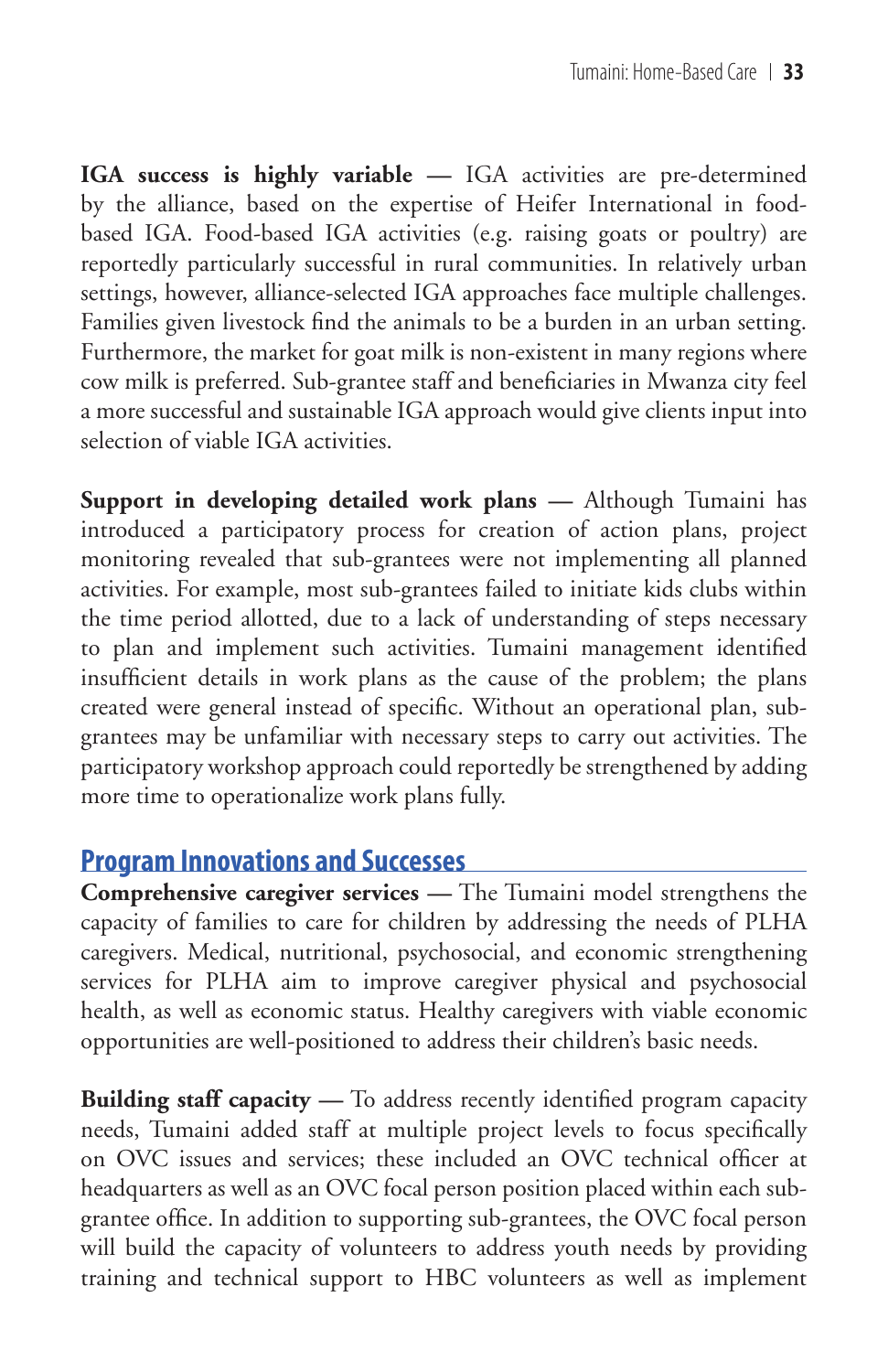recently added kids club activities. Program staff and sub-grantees recognize the value added of having specialized staff with sufficient knowledge and expertise to adequately identify and address OVC issues.

**Participatory planning with sub-grantees —** For the grant period from April to September 2006, the alliance implemented a new participatory planning process whereby program coordinators were brought together in a workshop and provided a work-plan template with freedom to select activities. Subgrantees created their own work plans to fit their own individual organizational culture, mission, and objectives. Alliance staff provided suggested activities to meet objectives and encouraged sub-grantees to add innovative activities of their own. While the new planning process could benefit from increased operationalization of work-plans (as outlined above), the alliance still deems the process as a success because of the leadership and empowerment afforded to sub-grantees and the innovative strategies that emerged from this process.

**Better volunteer supervision —** Tumaini currently funds sub-grantee staff positions responsible for volunteer supervision. These sub-grantee staff are able to devote their time to supervision and technical backstopping of HBC volunteers through monthly meetings and ongoing availability for consultation and support. Funding adequate supervision at the sub-grantee level was not part of the initial operational plan but was introduced when Tumaini recognized unmet volunteer supervision needs. Individual and group supervision for volunteers ensures program implementation as planned, provides volunteers with professional resources when they need assistance, and fosters a sense of support and community among volunteers.

**Capitalizing on strengths/talents of established organizations —** Tumaini sub-grantees have experience with outreach work and are well connected within their communities as evidenced by presence of a strong network and referral system and linkages with local leaders. They have experienced and trained professional staff with qualifications such as counseling, nursing, or other medical training. Managerial, organizational, and financial accounting structures are in place prior to granting of funds, and a number of subgrantees have additional sources of funding. Strong organizational structures and other sources of funding mean a lower level of sub-grantee dependency on Tumaini funding and the capacity to provide services above and beyond those that can be provided with Tumaini funds (e.g., additional food support, youth activities, VCT).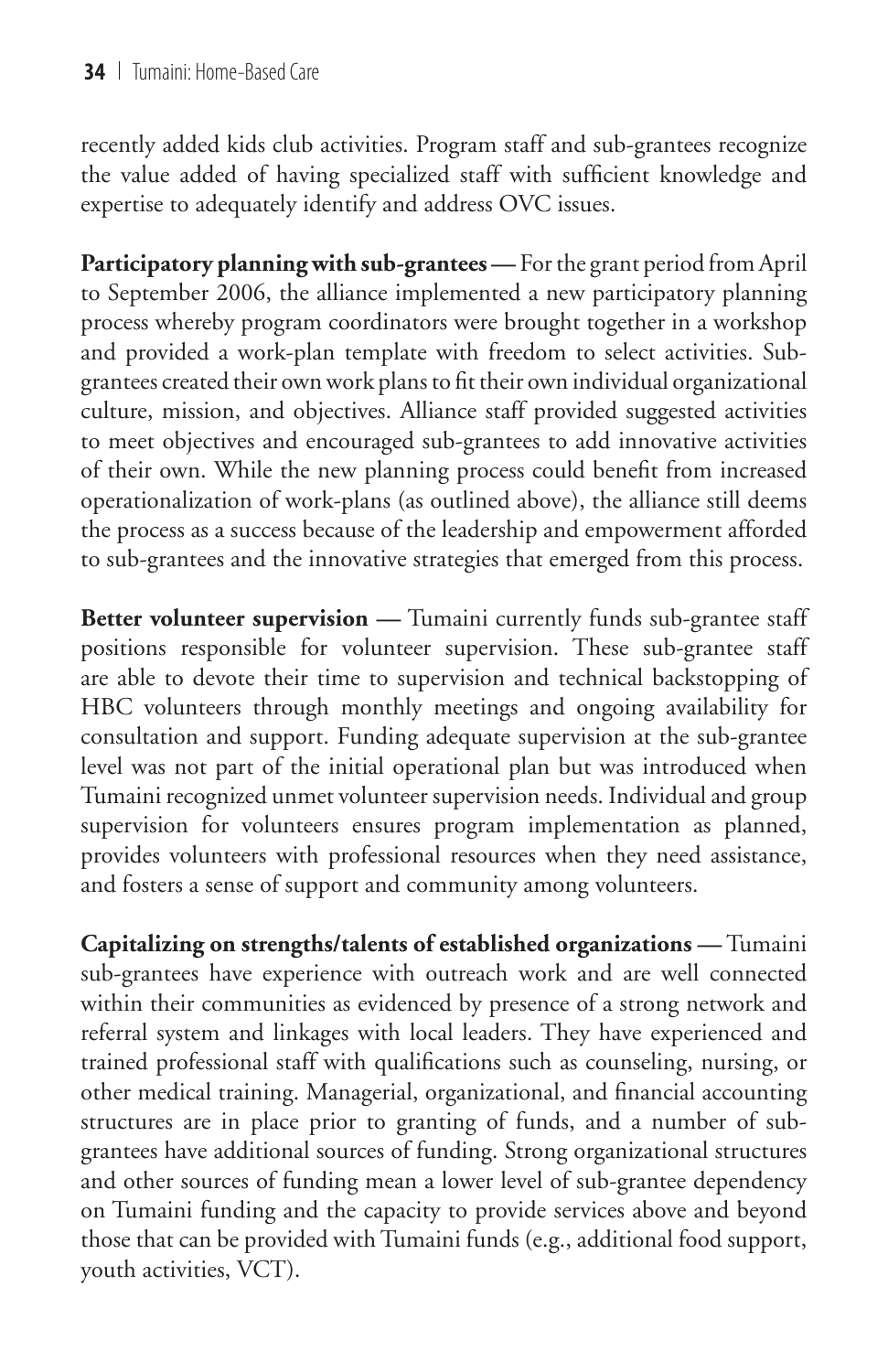**PLHA beneficiaries as active program participants —** Initially, volunteers did not have access to program services and, as a result, PLHA participation as volunteers was very low. Sub-grantee and program management soon realized that this policy discouraged PLHA involvement and made changes accordingly. PLHA volunteers now have full access to sub-grantee services, and their involvement and perspective as HBC providers reportedly strengthens service provision.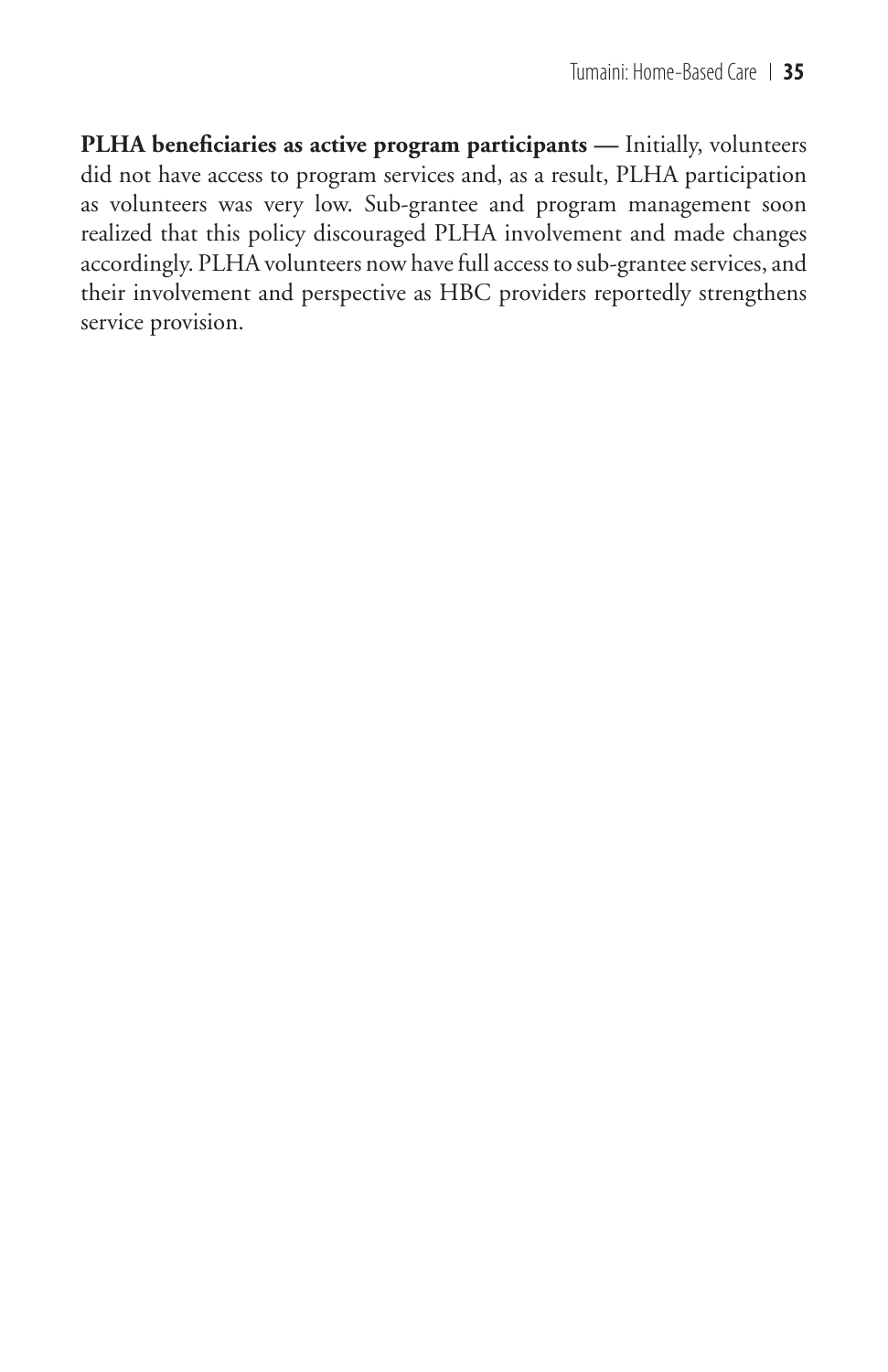## **The Way Forward**



Adolescent boys playing a game at a youth camp for orphans. David Awasum/CCP, Courtesy of **Photoshare** 

As of June 2006, 16,477 PLHA and 30,685 OVC were served in five regions by the Tumaini Alliance and its subgrantees. The CARE Tumaini project ended in December 2006. A follow-on project, Tunajali, is being implemented by an alliance of partners led by FHI.

To increase understanding of the difference the Tumaini program made on the lives of children, families, and communities, MEASURE Evaluation plans to conduct an impact assessment of the program in

spring 2007. A post-test study design will be applied, to gather immediate data concerning program impact. Surveys measuring a variety of aspects of child and adult well-being are planned. The intervention group will consist of CARE Tumani beneficiaries receiving services from Allamano, a CARE Tumaini sub-grantee based in Iringa town in Iringa region. The comparison group will include future Tunajali beneficiaries in Njombe town in Iringa region. The impact assessment provides opportunity to explore the extent to which the model strengthens caregiver capacity and OVC well being.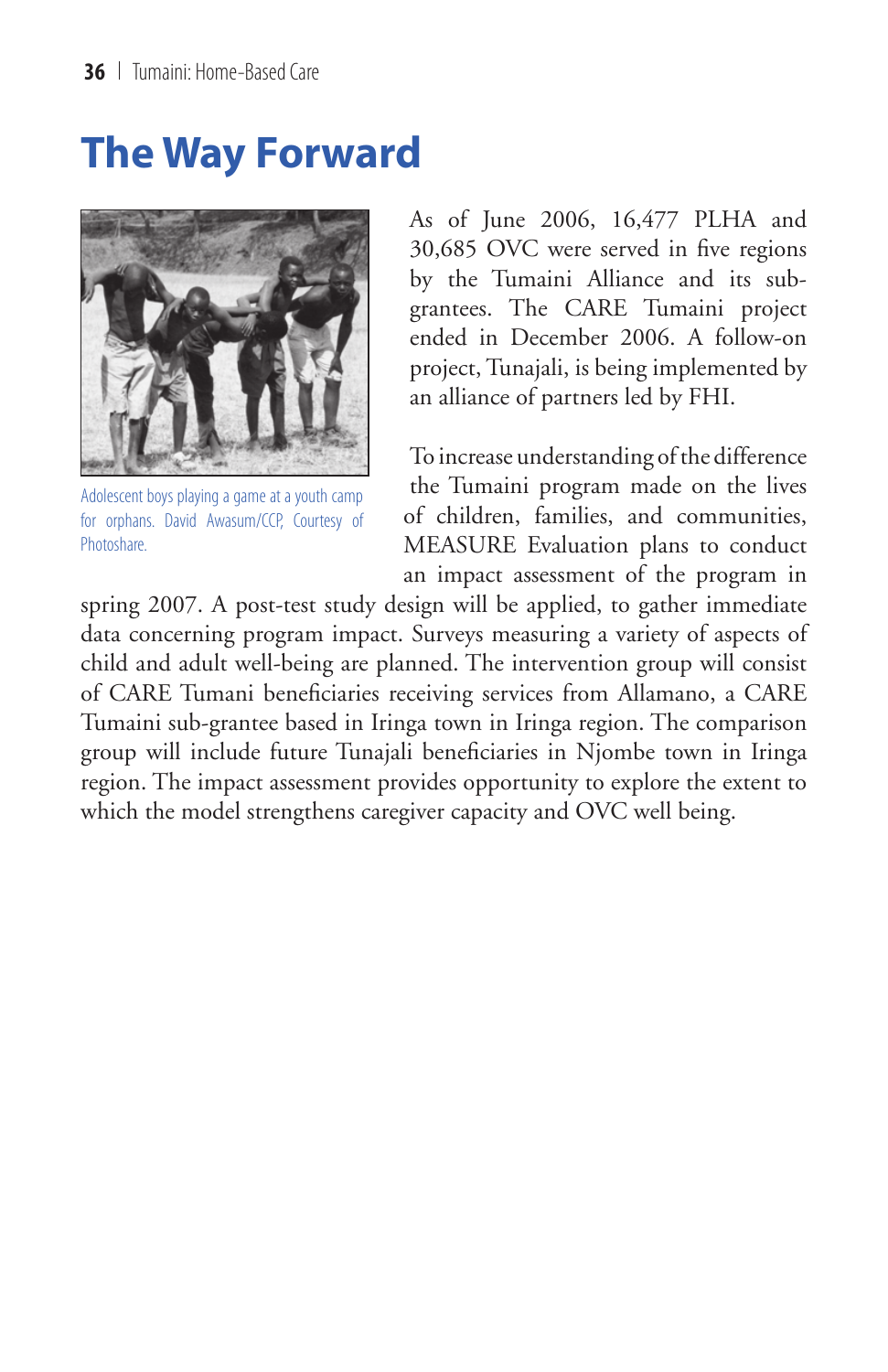## **References**

- Government of Tanzania Ministry of Health and Social Welfare (GOT MoHSW). *The Costed MVC Action Plan 2006-2010*. Dar es Salaam, Tanzania: GOT MoHSW; 2006.
- Tanzania Commission for AIDS (TACAIDS), National Bureau of Statistics (NBS), ORC Macro. *Tanzania HIV/AIDS indicator survey 2003-04*. Calverton, MD, USA: TACAIDS, NBS, and ORC Macro; 2005.
- Joint United Nations Programme on HIV/AIDS (UNAIDS). *Report on the Global AIDS Epidemic*. Geneva: UNAIDS; 2006. Available at: http:// www.unaids.org/en/HIV\_data/2006GlobalReport/default.asp.
- Joint United Nations Programme on HIV/AIDS (UNAIDS), United Nations Children's Fund (UNICEF), U.S. Agency for International Development (USAID). *Children on the Brink 2004: A Joint Report of New Orphan Estimates and a Framework for Action*. New York: UNAIDS, UNICEF, USAID; 2004.
- United Nations Children's Fund (UNICEF). *Africa's Orphaned and Vulnerable Generations: Children Affected by AIDS*. New York: UNICEF; 2006.
- Whitehouse, A. A situational analysis of orphans and other vulnerable children in Mwanza region, Tanzania. Unpublished, 2002.
- Williamson J. Closing the Gap: Scaling up action to improve the lives of children made vulnerable by HIV and AIDS in Zimbabwe. In: Report on the midterm review of the STRIVE project [unpublished report submitted to Catholic Relief Services and U.S. Agency for International Development-Zimbabwe, July 2003].